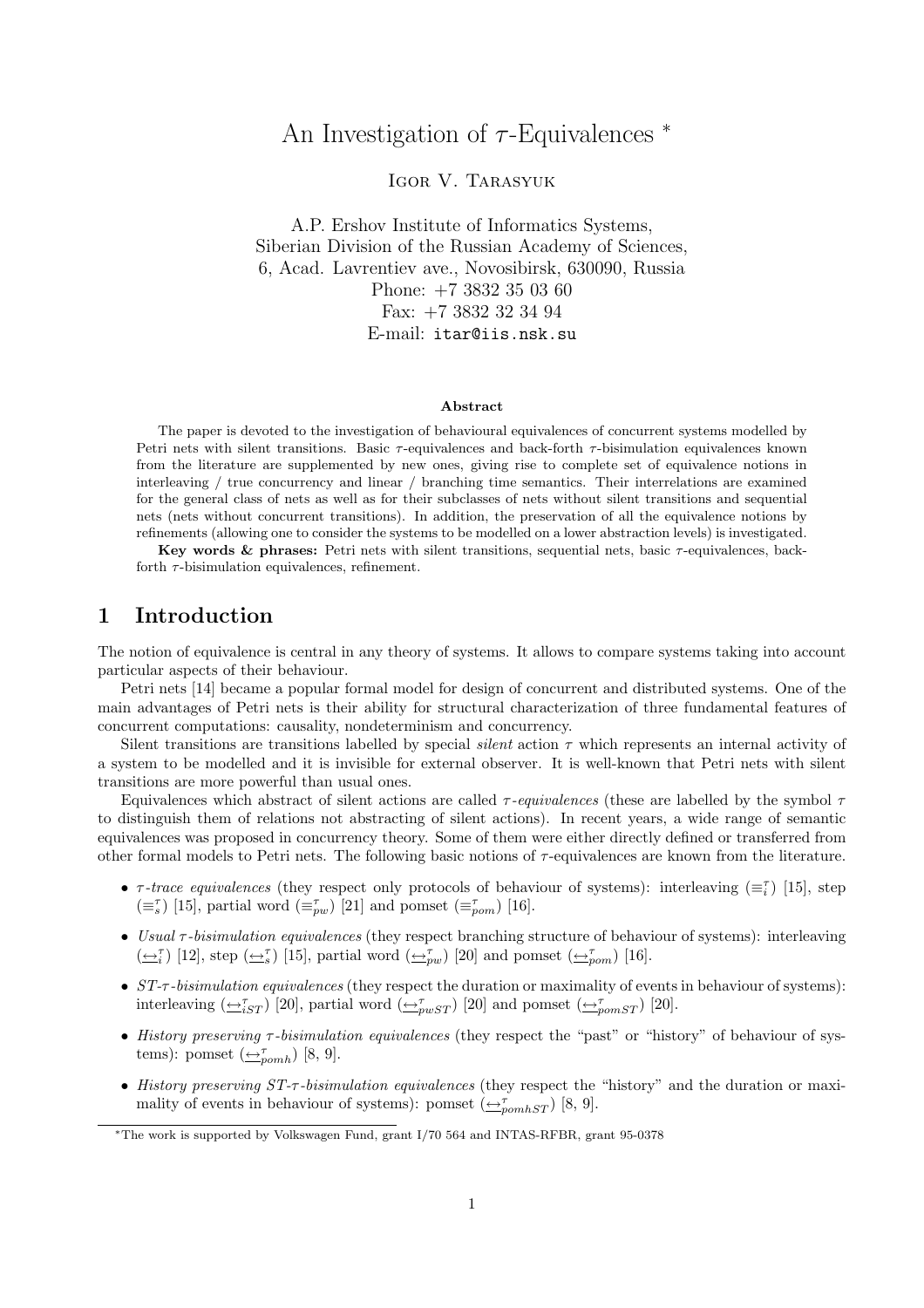- Usual branching  $\tau$ -bisimulation equivalences (they respect branching structure of behaviour of systems taking a special care for silent actions): interleaving  $(\underline{\leftrightarrow}_{ibr}^{\tau})$  [10, 11].
- History preserving branching τ -bisimulation equivalences (they respect "history" and branching structure of behaviour of systems taking a special care for silent actions): pomset  $(\triangle_{pomhbr}^{\tau})$  [8].
- Isomorphism  $(\simeq)$  (i.e. coincidence of systems up to renaming of their components).

Back-forth bisimulation equivalences are based on the idea that bisimulation relation do not only require systems to simulate each other behaviour in the forward direction (as usually) but also when going back in history. They are closely connected with equivalences of logics with past modalities.

These equivalence notions were initially introduced in [13]. In the framework of transition systems without silent actions interleaving back-forth bisimulation equivalence was defined. On transition systems with silent actions it was shown that back-forth variant  $(\underline{\leftrightarrow}_{i}^{\tau}{}_{i\tau})$  of interleaving  $\tau$ -bisimulation equivalence coincide with  $\triangleq_{ibr}^{\tau}$ .

In [5, 6, 7] the new variants of step, partial word and pomset back-forth bisimulation equivalences were defined in the framework of prime event structures without silent actions.

In [17] the new idea of differentiating the kinds of back and forth simulations appeared (following this idea, it is possible, for example, to define step back pomset forth bisimulation equivalence). The set of all possible back-forth equivalence notions was proposed in interleaving, step, partial word and pomset semantics for prime event structures without silent actions. The new notion of  $\tau$ -equivalence was proposed for event structures with silent actions: pomset back pomset forth  $(\bigoplus_{pombpom}^{\tau} \tau)$ -bisimulation equivalence. Its coincidence with  $\leftrightarrow_{\text{pomhbr}}^{\tau}$  was proved.

To choose most appropriate behavioural viewpoint on systems to be modelled, it is very important to have a complete set of equivalence notions in all semantics and understand their interrelations. This branch of research is usually called *comparative concurrency semantics*. To clarify the nature of equivalences and evaluate how they respect internal activity and concurrency in systems to be modelled, it is actual to consider also correlation of these notions on nets without silent transitions and concurrency-free (sequential) ones. Treating equivalences for preservation by refinements allows one to decide which of them may be used for top-down design.

Working in the framework of Petri nets with silent transitions, in this paper we continue the research of [19] and extend the set of basic notions of  $\tau$ -equivalences by  $\tau$ -conflict preserving ones (completely respect conflicts in nets): we introduce multi event structure equivalence  $(\equiv_{mes}^{\tau})$ .

We complete back-forth  $\tau$ -equivalences from [17] by 6 new notions: interleaving back step forth  $(\underline{\leftrightarrow}_{tbsf}^{\tau})$ , interleaving back partial word forth  $(\underbrace{\leftrightarrow}^{\tau}_{ibpwf})$ , interleaving back pomset forth  $(\underbrace{\leftrightarrow}^{\tau}_{ibpomf})$ , step back step forth  $(\underbrace{\leftrightarrow}_{sbsf}^{\tau} )$ , step back partial word forth  $(\underbrace{\leftrightarrow}_{sbpwf}^{\tau})$  and step back pomset forth  $(\underbrace{\leftrightarrow}_{sbpomf}^{\tau})$  bisimulation equivalences. We compare all back-forth  $\tau$ -equivalences with the set of basic behavioural relations.

We also all the considered  $\tau$ -equivalences with equivalences which do not abstract of silent actions.

In addition, we investigate the interrelations of all the  $\tau$ -equivalence notions on nets without silent transitions and sequential nets. We prove that on nets without silent transitions  $\tau$ -equivalences coincide with equivalence notions which do not abstract of silent actions. We demonstrate that on sequential nets interleaving and pomset  $\tau$ -equivalences are merged, and back-forth  $\tau$ -equivalences coincide with forth  $\tau$ -equivalence relations.

In [4], SM-refinement operator for Petri nets was proposed, which "replaces" their transitions by SM-nets, a special subclass of state machine nets. We treat all the considered  $\tau$ -equivalence notions for preservation by SM-refinements.

The rest of the paper is organized as follows. Basic definitions are introduced in Section 2. In Section 3 we propose basic  $\tau$ -equivalences and investigate their interrelations. In Section 4 back-forth  $\tau$ -bisimulation equivalences are defined and compared with basic  $\tau$ -equivalence notions. All the considered  $\tau$ -equivalences are compared with ones which do not abstract of silent actions in Section 5. In Section 6 we establish which  $\tau$ equivalence relations are preserved by SM-refinements. Section 7 is devoted to comparison of the  $\tau$ -equivalences on nets without silent transitions and sequential nets. Concluding Section 8 contains a review of the main results obtained and some directions of further research.

# 2 Basic definitions

In this section we give some basic definitions used further.

#### 2.1 Multisets

**Definition 2.1** Let X be some set. A finite multiset M over X is a mapping  $M : X \to \mathbb{N}$  (N is a set of natural numbers) s.t.  $|\{x \in X \mid M(x) > 0\}| < \infty$ .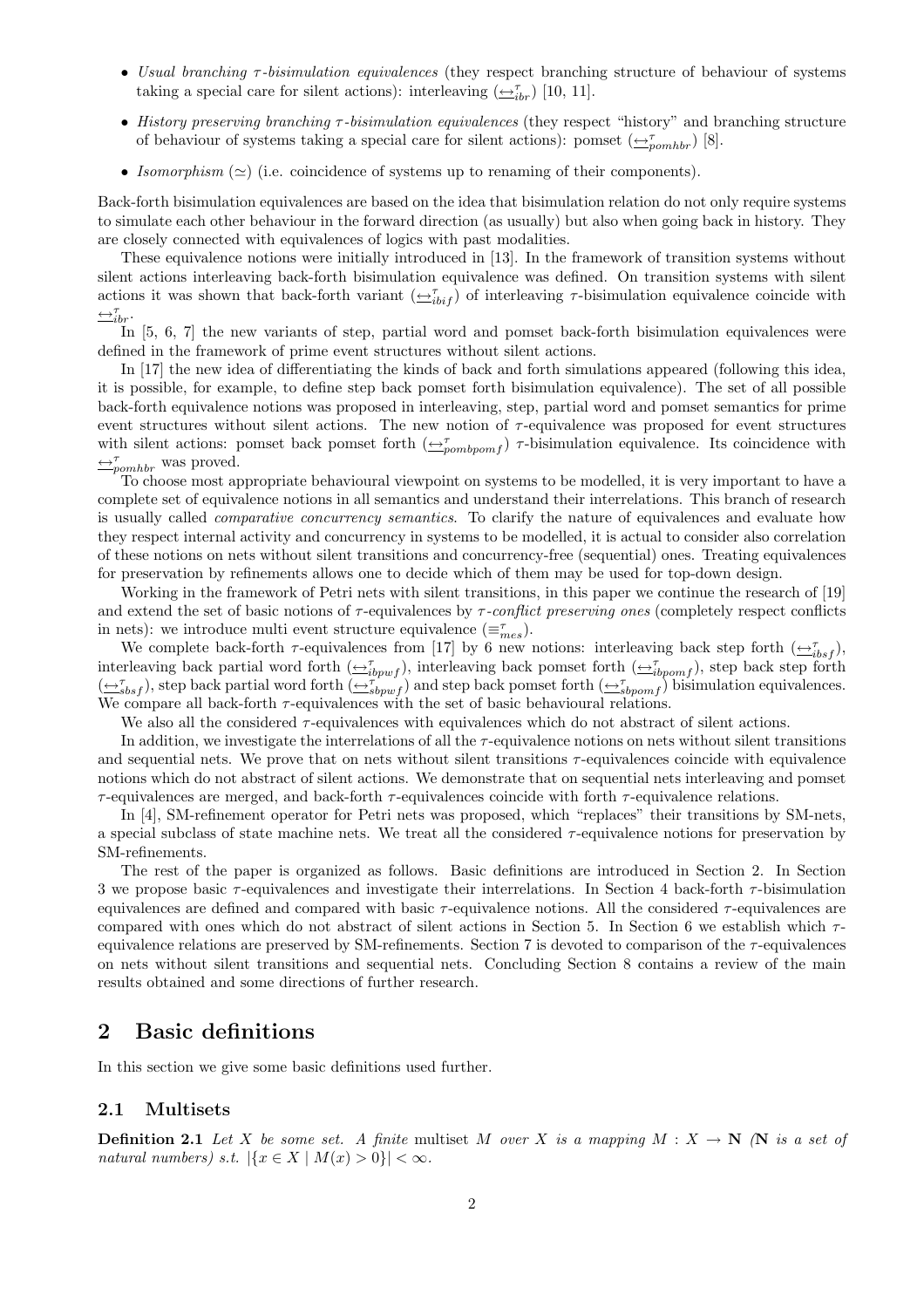$\mathcal{M}(X)$  denotes the set of all finite multisets over X. When  $\forall x \in X \ M(x) \leq 1$ , M is a proper set. Cardinality of multiset M is defined in such a way:  $|M| = \sum_{x \in X} M(x)$ . We write  $x \in M$  if  $M(x) > 0$  and  $M \subseteq M'$ , if  $\forall x \in X \ M(x) \leq M'(x)$ . We define  $(M + M')(x) = \widetilde{M}(x) + M'(x)$  and  $(M - M')(x) = \max\{0, M(x) - M'(x)\}.$ 

#### 2.2 Labelled nets

Let  $Act = \{a, b, \ldots\}$  be a set of action names or labels. The symbol  $\tau \notin Act$  denotes a special silent action which represents internal activity of system to be modelled and invisible to external observer. We denote  $Act_{\tau} = Act \cup {\tau}.$ 

**Definition 2.2** A labelled net is a quadruple  $N = \langle P_N, T_N, F_N, l_N \rangle$ , where:

- $P_N = \{p, q, \ldots\}$  is a set of places;
- $T_N = \{t, u, ...\}$  is a set of transitions;
- $F_N$ :  $(P_N \times T_N) \cup (T_N \times P_N) \to \mathbb{N}$  is the flow relation with weights (N denotes a set of natural numbers);
- $l_N: T_N \to Act_\tau$  is a labelling of transitions with action names.

Given labelled nets  $N = \langle P_N , T_N , F_N , l_N \rangle$  and  $N' = \langle P_{N'} , T_{N'} , F_{N'} , l_{N'} \rangle$ . A mapping  $\beta : P_N \cup T_N \rightarrow$  $P_{N'} \cup T_{N'}$  is an *isomorphism* between N and N', denoted by  $\beta : N \simeq N'$ , if:

- 1.  $\beta$  is a bijection s.t.  $\beta(P_N) = P_{N'}$  and  $\beta(T_N) = T_{N'}$ ;
- 2.  $\forall p \in P_N \ \forall t \in T_N \ F_N(p,t) = F_{N'}(\beta(p), \beta(t))$  and  $F_N(t,p) = F_{N'}(\beta(t), \beta(p));$
- 3.  $\forall t \in T_N$   $l_N(t) = l_{N'}(\beta(t)).$

Labelled nets N and N' are isomorphic, denoted by  $N \simeq N'$ , if  $\exists \beta : N \simeq N'$ .

Given a labelled net N and some transition  $t \in T_N$ , the precondition and postcondition of t, denoted by  $\bullet t$  and  $t^{\bullet}$  respectively, are the multisets defined in such a way:  $({}^{\bullet}t)(p) = F_N(p,t)$  and  $(t^{\bullet})(p) = F_N(t,p)$ . Analogous definitions are introduced for places:  $\binom{\bullet}{p}(t) = F_N(t, p)$  and  $(p^{\bullet})(t) = F_N(p, t)$ . Let °N = { $p \in P_N | \bullet p = \emptyset$ } is a set of *initial (input)* places of N and  $N^{\circ} = \{p \in P_N \mid p^{\bullet} = \emptyset\}$  is a set of *final (output)* places of N.

A labelled net N is acyclic, if there exist no transitions  $t_0, \ldots, t_n \in T_N$  s.t.  $t_{i-1}^{\bullet} \cap t_i \neq \emptyset$   $(1 \leq i \leq n)$  and  $t_0 = t_n$ . A labelled net N is *ordinary* if  $\forall p \in P_N \cdot p$  and  $p^{\bullet}$  are proper sets (not multisets).

Let  $N = \langle P_N, T_N, F_N, l_N \rangle$  be acyclic ordinary labelled net and  $x, y \in P_N \cup T_N$ . Let us introduce the following notions.

- $x \prec_N y \Leftrightarrow x F_N^+ y$ , where  $F_N^+$  is a transitive closure of  $F_N$  (strict causal dependence relation);
- $x \prec_N y \Leftrightarrow (x \prec_N y) \vee (x = y)$  (a relation of causal dependence);
- $x \#_N y \Leftrightarrow \exists t, u \in T_N$   $(t \neq u, \neg t \cap \neg u \neq \emptyset, t \preceq_N x, u \preceq_N y)$  (a relation of *conflict*);
- $\downarrow_N x = \{y \in P_N \cup T_N \mid y \prec_N x\}$  (the set of *strict predecessors* of x).

A set  $T \subseteq T_N$  is left-closed in N, if  $\forall t \in T \left(\downarrow_N t\right) \cap T_N \subseteq T$ .

### 2.3 Marked nets

A marking of a labelled net N is a multiset  $M \in \mathcal{M}(P_N)$ .

**Definition 2.3** A marked net (net) is a tuple  $N = \langle P_N, T_N, F_N, l_N, M_N \rangle$ , where  $\langle P_N, T_N, F_N, l_N \rangle$  is a labelled net and  $M_N \in \mathcal{M}(P_N)$  is the initial marking.

Given nets  $N = \langle P_N, T_N, F_N, l_N, M_N \rangle$  and  $N' = \langle P_{N'}, T_{N'}, F_{N'}, l_{N'}, M_{N'} \rangle$ . A mapping  $\beta : P_N \cup T_N \rightarrow$  $P_{N'} \cup T_{N'}$  is an *isomorphism* between N and N', denoted by  $\beta : N \simeq N'$ , if:

- 1.  $\beta$  :  $\langle P_N, T_N, F_N, l_N \rangle \simeq \langle P_{N'}, T_{N'}, F_{N'}, l_{N'} \rangle;$
- 2.  $\forall p \in P_N$   $M_N(p) = M_{N'}(\beta(p)).$

Nets N and N' are isomorphic, denoted by  $N \simeq N'$ , if  $\exists \beta : N \simeq N'$ .

Let  $M \in \mathcal{M}(P_N)$  be a marking of a net N. A transition  $t \in T_N$  is fireable in M, if  $\bullet t \subseteq M$ . If t is fireable in M, its firing yields a new marking  $\widetilde{M} = M - t + t^{\bullet}$ , denoted by  $M \stackrel{t}{\rightarrow} \widetilde{M}$ . A marking M of a net N is *reachable*, if  $M = M_N$  or there exists a reachable marking  $\widehat{M}$  of N s.t.  $\widehat{M} \stackrel{t}{\rightarrow} M$  for some  $t \in T_N$ .  $Mark(N)$ denotes a set of all reachable markings of a net N.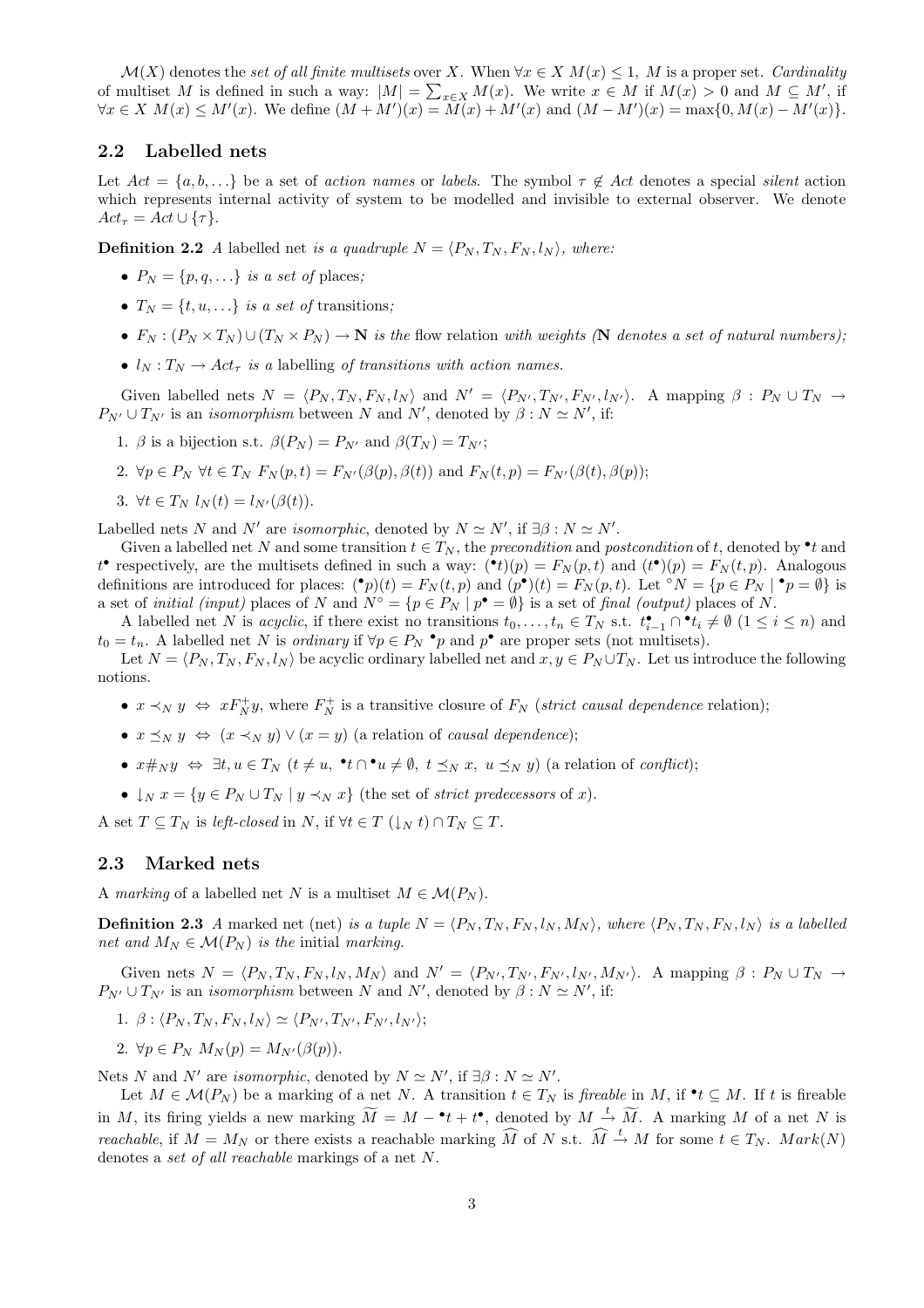### 2.4 Partially ordered sets

**Definition 2.4** A labelled partially ordered set (lposet) is a triple  $\rho = \langle X, \prec, l \rangle$ , where:

- $X = \{x, y, \ldots\}$  is some set;
- $\prec$  $\subset$  X  $\times$  X is a strict partial order (irreflexive transitive relation) over X;
- $l : X \rightarrow Act_{\tau}$  is a labelling function.

Let  $\rho = \langle X, \prec, l \rangle$  be lposet and  $Y \subseteq X$ . A restriction of  $\rho$  to the set Y is defined as follows:  $\rho|_Y = \langle Y, \prec \cap (Y \times Y), l|_Y \rangle.$ 

Let  $\rho = \langle X, \prec, l \rangle$  and  $\rho' = \langle X', \prec', l' \rangle$  be lposets.

A mapping  $\beta: X \to X'$  is a *label-preserving bijection* between  $\rho$  and  $\rho'$ , denoted by  $\beta: \rho \ge \rho'$ , if:

- 1.  $\beta$  is a bijection;
- 2.  $\forall x \in X$   $l(x) = l'(\beta(x)).$

We write  $\rho \asymp \rho'$ , if  $\exists \beta : \rho \asymp \rho'$ . A mapping  $\beta: X \to X'$  is a homomorphism between  $\rho$  and  $\rho'$ , denoted by  $\beta: \rho \sqsubseteq \rho'$ , if:

1.  $\beta$  :  $\rho \asymp \rho'$ ;

2.  $\forall x, y \in X \ x \prec y \Rightarrow \beta(x) \prec' \beta(y)$ .

We write  $\rho \sqsubseteq \rho'$ , if  $\exists \beta : \rho \sqsubseteq \rho'$ .

A mapping  $\beta: X \to X'$  is an *isomorphism* between  $\rho$  and  $\rho'$ , denoted by  $\beta: \rho \simeq \rho'$ , if  $\beta: \rho \sqsubseteq \rho'$  and  $\beta^{-1}$ :  $\rho' \sqsubseteq \rho$ . Lposets  $\rho$  and  $\rho'$  are *isomorphic*, denoted by  $\rho \simeq \rho'$ , if  $\exists \beta : \rho \simeq \rho'$ .

Definition 2.5 Partially ordered multiset (pomset) is an isomorphism class of lposets.

#### 2.5 Event structures

**Definition 2.6** A labelled event structure (LES) is a quadruple  $\xi = \langle X, \prec, \#, l \rangle$ , where:

- $X = \{x, y, \ldots\}$  is a set of events;
- $\prec \subset X \times X$  is a strict partial order, a causal dependence relation, which satisfies to the principle of finite causes:  $\forall x \in X \mid x \mid < \infty$ ;
- $\# \subseteq X \times X$  is an irreflexive symmetrical conflict relation, which satisfies to the principle of conflict heredity:  $\forall x, y, z \in X \; x \# y \prec z \Rightarrow x \# z;$
- $l : X \rightarrow Act_{\tau}$  is a labelling function.

Let  $\xi = \langle X, \prec, \#, l \rangle$  be LES and  $Y \subseteq X$ . A restriction of  $\xi$  to the set Y is defined as follows:  $\xi|_Y = \langle Y, \prec \cap (Y \times Y), \# \cap (Y \times Y), l|_Y \rangle.$ 

Let  $\xi = \langle X, \prec, \#, l \rangle$  and  $\xi' = \langle X', \prec', \#', l' \rangle$  be LES's. A mapping  $\beta : X \to X'$  is an *isomorphism* between  $\xi$  and  $\xi'$ , denoted by  $\beta : \xi \simeq \xi'$ , if:

- 1.  $\beta$  is a bijection;
- 2.  $\forall x \in X \; l(x) = l'(\beta(x));$
- 3.  $\forall x, y \in X \ x \prec y \Leftrightarrow \ \beta(x) \prec' \beta(y);$
- 4.  $\forall x, y \in X \ x \# y \Leftrightarrow \beta(x) \#' \beta(y)$ .

LES's  $\xi$  and  $\xi'$  are *isomorphic*, denoted by  $\xi \simeq \xi'$ , if  $\exists \beta : \xi \simeq \xi'$ .

Definition 2.7 A multi-event structure (MES) is an isomorphism class of LES's.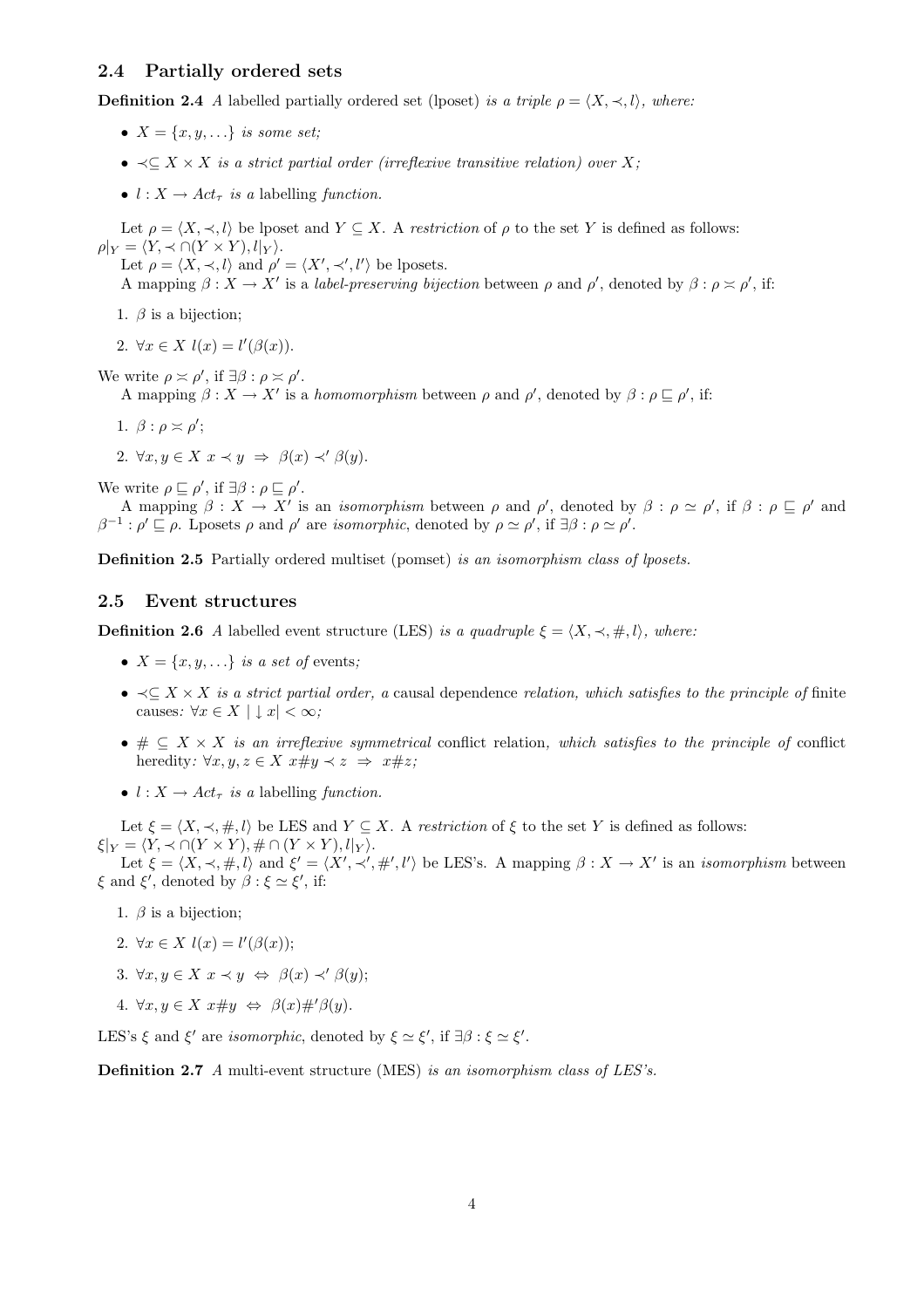#### 2.6 C-processes

**Definition 2.8** A causal net is an acyclic ordinary labelled net  $C = \langle P_C, T_C, F_C, l_C \rangle$ , s.t.:

- 1.  $\forall r \in P_C \mid \mathbf{r} \leq 1$  and  $|\mathbf{r} \cdot \mathbf{r}| \leq 1$ , i.e. places are unbranched;
- 2.  $\forall x \in P_C \cup T_C \mid \downarrow_C x \mid < \infty$ , i.e. a set of causes is finite.

Let us note that on the basis of any causal net  $C = \langle P_C, T_C, F_C, l_C \rangle$  one can define lposet  $\rho_C = \langle T_C, \prec_N \rangle$  $\cap (T_C \times T_C), l_C$ .

The fundamental property of causal nets is  $[2]$ : if C is a causal net, then there exists a sequence of transition fireings  ${}^{\circ}C = L_0 \stackrel{v_1}{\rightarrow} \cdots \stackrel{v_n}{\rightarrow} L_n = C^{\circ}$  s.t.  $L_i \subseteq P_C$   $(0 \leq i \leq n)$ ,  $P_C = \bigcup_{i=0}^n L_i$  and  $T_C = \{v_1, \ldots, v_n\}$ . Such a sequence is called a full execution of C.

**Definition 2.9** Given a net N and a causal net C. A mapping  $\varphi : P_C \cup T_C \to P_N \cup T_N$  is an embedding of C into N, denoted by  $\varphi: C \to N$ , if:

- 1.  $\varphi(P_C) \in \mathcal{M}(P_N)$  and  $\varphi(T_C) \in \mathcal{M}(T_N)$ , i.e. sorts are preserved;
- 2.  $\forall v \in T_C \bullet \varphi(v) = \varphi(\bullet v)$  and  $\varphi(v) \bullet \varphi(v)$ , i.e. flow relation is respected;
- 3.  $\forall v \in T_C$   $l_C(v) = l_N(\varphi(v))$ , *i.e.* labelling is preserved.

Since embeddings respect the flow relation, if  ${}^{\circ}C \stackrel{v_1}{\rightarrow} \cdots \stackrel{v_n}{\rightarrow} C^{\circ}$  is a full execution of C, then  $M = \varphi({}^{\circ}C) \stackrel{\varphi(v_1)}{\rightarrow} C^{\circ}$  $\cdots \stackrel{\varphi(v_n)}{\longrightarrow} \varphi(C^{\circ}) = \widetilde{M}$  is a sequence of transition fireings in N.

**Definition 2.10** A fireable in marking M C-process (process) of a net N is a pair  $\pi = (C, \varphi)$ , where C is a causal net and  $\varphi: C \to N$  is an embedding s.t.  $M = \varphi({}^{\circ}C)$ . A fireable in  $M_N$  process is a process of N.

We write  $\Pi(N, M)$  for a set of all fireable in marking M processes of a net N and  $\Pi(N)$  for the set of all processes of a net N. The *initial* process of a net N is  $\pi_N = (C_N, \varphi_N) \in \Pi(N)$ , s.t.  $T_{C_N} = \emptyset$ . If  $\pi \in \Pi(N, M)$ , then firing of this process transforms a marking M into  $\widetilde{M} = M - \varphi({}^{\circ}C) + \varphi(C^{\circ}) = \varphi(C^{\circ}),$  denoted by  $M \stackrel{\pi}{\to} \widetilde{M}$ .

Let  $\pi = (C, \varphi), \tilde{\pi} = (\tilde{C}, \tilde{\varphi}) \in \Pi(N), \hat{\pi} = (\hat{C}, \hat{\varphi}) \in \Pi(N, \varphi(C^{\circ})).$  A process  $\pi$  is a prefix of a process  $\tilde{\pi}$ , if  $T_C \subseteq T_{\widetilde{C}}$  is a left-closed set in  $\widetilde{C}$ . A process  $\hat{\pi}$  is a suffix of a process  $\tilde{\pi}$ , if  $T_{\widehat{C}} = T_{\widetilde{C}} \setminus T_C$ . In such a case a process  $\tilde{\pi}$  is an extension of  $\pi$  by process  $\hat{\pi}$ , and  $\hat{\pi}$  is an extending process for  $\pi$ , denoted by  $\pi \stackrel{\hat{\pi}}{\rightarrow} \tilde{\pi}$ . We write  $\pi \to \tilde{\pi}$ , if  $\pi \stackrel{\hat{\pi}}{\to} \tilde{\pi}$  for some  $\hat{\pi}$ .

A process  $\tilde{\pi}$  is an extension of a process  $\pi$  by one transition, denoted by  $\pi \stackrel{v}{\rightarrow} \tilde{\pi}$  or  $\pi \stackrel{a}{\rightarrow} \tilde{\pi}$ , if  $\pi \stackrel{\hat{\pi}}{\rightarrow} \tilde{\pi}$ ,  $T_{\widehat{C}} = \{v\}$ and  $l_{\widehat{C}}(v) = a$ .

A process  $\tilde{\pi}$  is an extension of a process  $\pi$  by sequence of transitions, denoted by  $\pi \stackrel{\sigma}{\rightarrow} \tilde{\pi}$  or  $\pi \stackrel{\omega}{\rightarrow} \tilde{\pi}$ , if  $\exists \pi_i \in \Pi(N) \ (1 \leq i \leq n) \ \pi \stackrel{v_1}{\rightarrow} \pi_1 \stackrel{v_2}{\rightarrow} \dots \stackrel{v_n}{\rightarrow} \pi_n = \tilde{\pi}, \ \sigma = v_1 \cdots v_n \text{ and } l_{\widehat{C}}(\sigma) = \omega.$ 

A process  $\tilde{\pi}$  is an extension of a process  $\pi$  by multiset of transitions, denoted by  $\pi \stackrel{V}{\to} \tilde{\pi}$  or  $\pi \stackrel{A}{\to} \tilde{\pi}$ , if  $\pi \stackrel{\hat{\pi}}{\rightarrow} \tilde{\pi}, \prec_{\widehat{C}} = \emptyset, T_{\widehat{C}} = V \text{ and } l_{\widehat{C}}(V) = A.$ 

#### 2.7 O-processes

**Definition 2.11** An occurrence net is an acyclic ordinary labelled net  $O = \langle P_O, T_O, F_O, I_O \rangle$ , s.t.:

- 1.  $\forall r \in P_O \mid r \leq 1$ , i.e. there are no backwards conflicts;
- 2.  $\forall x \in P_O \cup T_O \neg (x \#_O x)$ , *i.e. conflict relation is irreflexive*;
- 3.  $\forall x \in P_0 \cup T_0 \mid \downarrow o x \mid < \infty$ , i.e. set of causes is finite.

Let  $O = \langle P_O, T_O, F_O, l_O \rangle$  be occurrence net and  $N = \langle P_N, T_N, F_N, l_N, M_N \rangle$  be some net. A mapping  $\psi$ :  $P_O \cup T_O \to P_N \cup T_N$  is an embedding O into N, notation  $\psi: O \to N$ , if:

- 1.  $\psi(P_O) \in \mathcal{M}(P_N)$  and  $\psi(T_O) \in \mathcal{M}(T_N)$ . i.e. sorts are preserved;
- 2.  $\forall v \in T_O$   $l_O(v) = l_N(\psi(v))$ , i.e. labelling is preserved;
- 3.  $\forall v \in T_O \bullet \psi(v) = \psi(\bullet v)$  and  $\psi(v) \bullet \psi(v)$ , i.e. flow relation is respected;
- 4.  $\forall v, w \in T_O$  ( $\bullet v = \bullet w$ )  $\land (\psi(v) = \psi(w)) \Rightarrow v = w$ , i.e. there are no "superfluous" conflicts.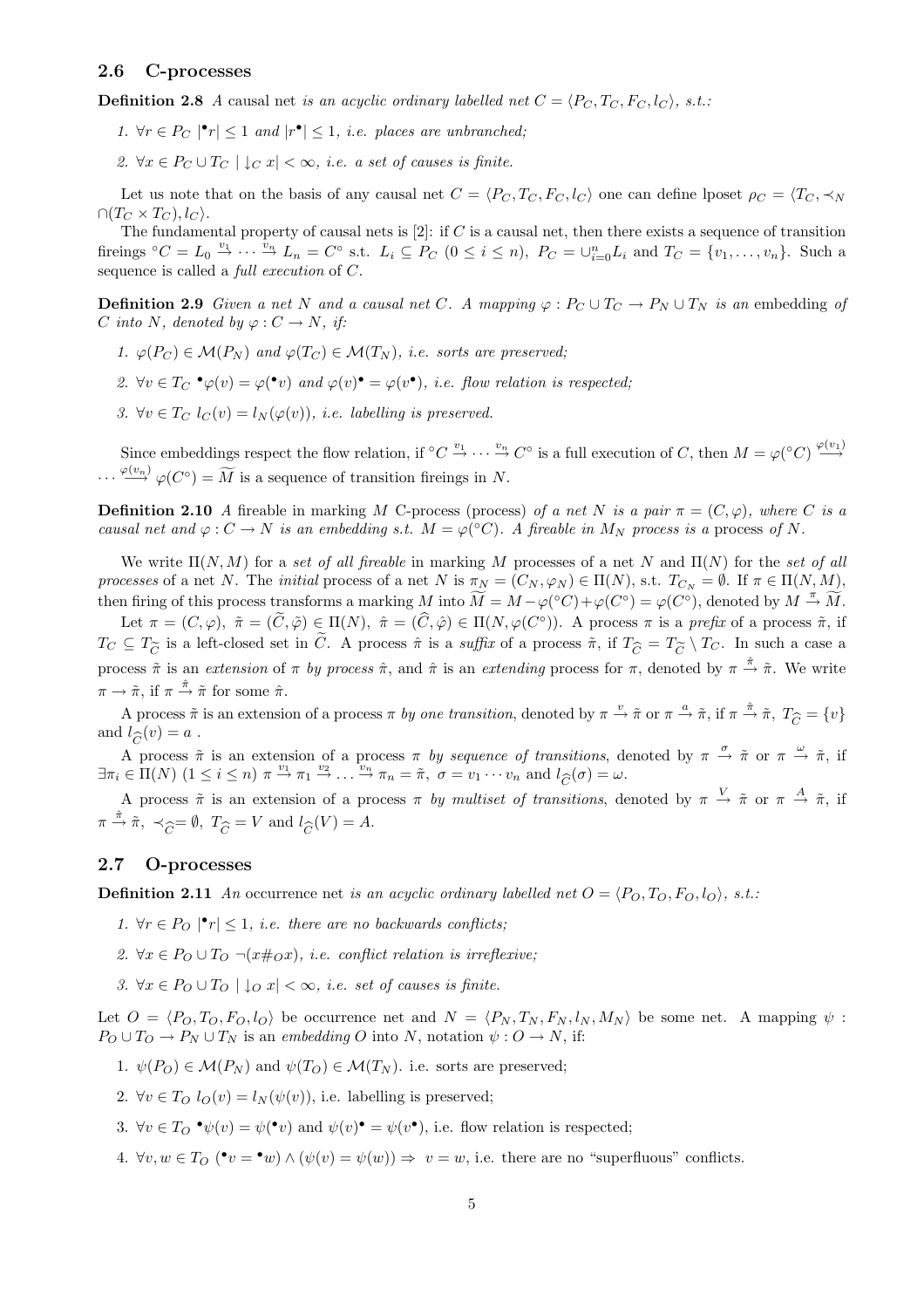**Definition 2.12** An O-process of a net N is a pair  $\varpi = (O, \psi)$ , where O is an occurrence net and  $\psi : O \to N$ is an embedding s.t.  $M_N = \psi({}^{\circ}O)$ .

We write  $\wp(N)$  for a set of all O-processes of a net N. The initial O-process of a net N coincides with its initial C-process, i.e.  $\varpi_N = \pi_N$ .

Let  $\vec{\omega} = (O, \psi), \ \tilde{\omega} = (\tilde{O}, \tilde{\psi}) \in \wp(N), \ O = \langle P_O, T_O, F_O, l_O \rangle, \ \tilde{O} = \langle P_{\widetilde{O}}, T_{\widetilde{O}}, F_{\widetilde{O}}, l_{\widetilde{O}} \rangle.$  A process  $\varpi$  is a prefix of a process  $\tilde{\varpi}$ , if  $T_O \subseteq T_{\widetilde{O}}$  is a left-closed set in  $\tilde{O}$ . In such a case O-process  $\tilde{\varpi}$  is an extension of  $\varpi$ , and  $\hat{\varpi}$  is an extending O-process for  $\varpi$ , denoted by  $\varpi \to \tilde{\varpi}$ .

An O-process  $\varpi$  of a net N is maximal, if it cannot be extended, i.e.  $\forall \varpi = (O, \psi)$  s.t.  $\varpi \to \tilde{\varpi}$ :  $T_{\tilde{O}} \setminus T_O = \emptyset$ . A set of all maximal O-processes of a net N consists of the unique (up to isomorphism) O-process  $\varpi_{max}$  =  $(O_{max}, \psi_{max})$ . In such a case an isomorphism class of occurrence net  $O_{max}$  is an unfolding of a net N, notation  $\mathcal{U}(N)$ .

Let us note that on the basis of any occurrence net O one can define LES  $\xi_O = \langle T_O, \prec_O \cap (T_O \times T_O), \#_O \cap$  $(T_O \times T_O), l_O$ . Then on the basis of unfolding  $U(N)$  of a net N one can define MES  $\mathcal{E}(N) = \xi_{U(N)}$  which is an isomorphism class of LES  $\xi_O$  for  $O \in \mathcal{U}(N)$ .

### 3 Basic  $\tau$ -equivalences

In this section we propose basic  $\tau$ -equivalences: trace, bisimulation and conflict preserving.

#### 3.1  $\tau$ -trace equivalences

We denote the empty string by the symbol  $\varepsilon$ .

Let  $\sigma = a_1 \cdots a_n \in Act^*_\tau$ . We define  $vis(\sigma)$  as follows (in the following definition  $a \in Act_\tau$ ).

1. 
$$
vis(\varepsilon) = \varepsilon
$$
;  
\n2.  $vis(\sigma a) = \begin{cases} vis(\sigma)a, & a \neq \tau \\ vis(\sigma), & a = \tau. \end{cases}$ 

**Definition 3.1** A visible interleaving trace of a net N is a sequence  $vis(a_1 \cdots a_n) \in Act^* s.t. \pi_N \stackrel{a_1}{\rightarrow} \pi_1 \stackrel{a_2}{\rightarrow}$  $\ldots \stackrel{a_n}{\to} \pi_n$ , where  $\pi_N$  is the initial process of a net N and  $\pi_i \in \Pi(N)$   $(1 \leq i \leq n)$ . We denote a set of all visible interleaving traces of a net N by VisIntTraces(N). Two nets N and N' are interleaving  $\tau$ -trace equivalent, denoted by  $N \equiv_i^{\tau} N'$ , if  $VisIntTraces(N) = VisIntTraces(N').$ 

Let  $\Sigma = A_1 \cdots A_n \in (\mathcal{M}(Act_\tau))^*$ . We define  $vis(\Sigma)$  as follows (in the following definition  $A \in \mathcal{M}(Act_\tau)$ ).

1. 
$$
vis(\varepsilon) = \varepsilon
$$

2.  $vis(\Sigma A) = \begin{cases} vis(\Sigma)(A \cap Act), & A \cap Act \neq \emptyset; \\ us(\Sigma) & \text{otherwise} \end{cases}$  $vis(\Sigma)$ , otherwise.

**Definition 3.2** A visible step trace of a net N is a sequence  $vis(A_1 \cdots A_n) \in (\mathcal{M}(Act))^*$  s.t.  $\pi_N \stackrel{A_1}{\rightarrow} \pi_1 \stackrel{A_2}{\rightarrow}$  $\ldots \stackrel{A_n}{\rightarrow} \pi_n$ , where  $\pi_N$  is the initial process of a net N and  $\pi_i \in \Pi(N)$   $(1 \leq i \leq n)$ . We denote a set of all visible step traces of a net N by VisStepTraces(N). Two nets N and N' are step  $\tau$ -trace equivalent, denoted by  $N \equiv_s^{\tau} N'$ , if  $VisStepTrace(N) = VisStepTrace(N')$ .

Let  $\rho = \langle X, \prec, l \rangle$  is lposet s.t.  $l : X \to Act_\tau$ . We denote  $vis(X) = \{x \in X \mid l(x) \in Act\}$  and  $vis(\rho) = \rho|_{vis(X)}$ .

**Definition 3.3** A visible pomset trace of a net N is a pomset vis( $\rho$ ), an isomorphism class of lposet vis( $\rho$ C) for  $\pi = (C, \varphi) \in \Pi(N)$ . We denote a set of all visible pomsets of a net N by VisPomsets(N). Two nets N and N' are partial word  $\tau$ -trace equivalent, denoted by  $N \equiv_{pw}^{\tau} N'$ , if  $VisPomsets(N) \sqsubseteq VisPomsets(N')$  and  $VisPomsets(N') \sqsubseteq VisPomsets(N).$ 

**Definition 3.4** Two nets N and N' are pomset  $\tau$ -trace equivalent, denoted by  $N \equiv_{\text{pom}}^{\tau} N'$ , if  $VisPomsets(N)$  $= VisPomsets(N').$ 

#### 3.2  $\tau$ -bisimulation equivalences

Let  $C = \langle P_C, T_C, F_C, l_C \rangle$  be C-net. We denote  $vis(T_C) = \{v \in T_C \mid l_C(v) \in Act\}$  and  $vis(\prec_C) = \prec_C \cap (vis(T_C) \times vis(T_C)).$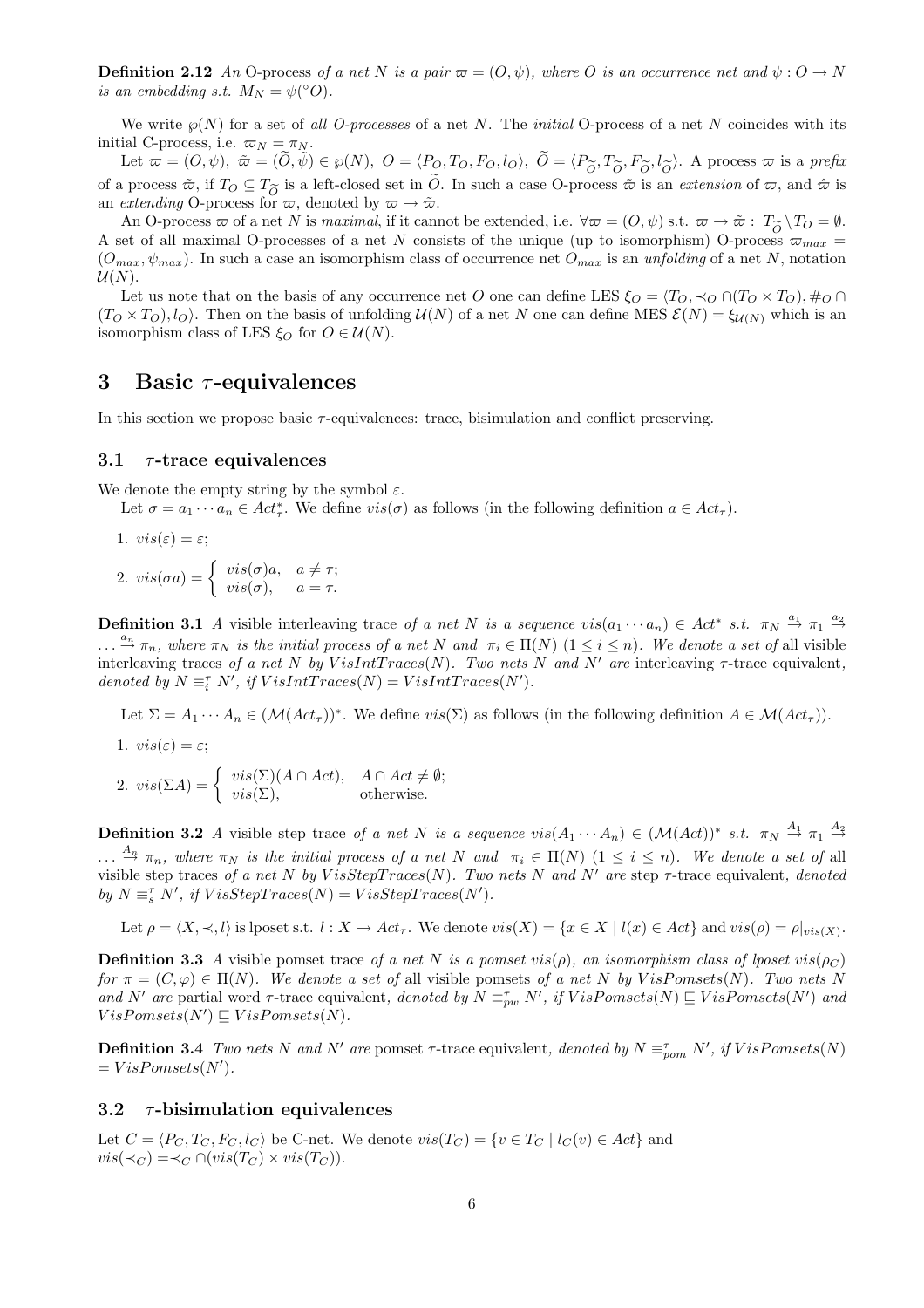#### 3.2.1 Usual  $\tau$ -bisimulation equivalences

1.  $(\pi_N, \pi_{N'}) \in \mathcal{R}$ .

**Definition 3.5** Let N and N' be some nets. A relation  $\mathcal{R} \subseteq \Pi(N) \times \Pi(N')$  is a  $\star$ - $\tau$ -bisimulation between N and  $N'$ ,  $\star \in \{\text{interleaving, step, partial word, pomset}\}\$ , denoted by  $\mathcal{R}: N \rightarrow N'$ ,  $\star \in \{i, s, pw, pom\}$ , if:

- 2.  $(\pi, \pi') \in \mathcal{R}, \pi \stackrel{\hat{\pi}}{\rightarrow} \tilde{\pi},$ (a)  $|vis(T_{\widehat{C}})| = 1, if \star = i;$ (b)  $vis(\prec_{\widehat{C}}) = \emptyset$ , if  $\star = s$ ;  $\Rightarrow \exists \tilde{\pi}' : \pi' \stackrel{\hat{\pi}'}{\rightarrow} \tilde{\pi}', \ (\tilde{\pi}, \tilde{\pi}') \in \mathcal{R} \text{ and}$ (a)  $vis(\rho_{\widehat{C}'} ) \sqsubseteq vis(\rho_{\widehat{C}})$ , if  $\star = pw$ ; (b)  $vis(\rho_{\widehat{C}}) \simeq vis(\rho_{\widehat{C}'})$ , if  $\star \in \{i, s, pom\}$ .
- 3. As item 2, but the roles of N and N' are reversed.

Two nets N and N' are  $\star$ - $\tau$ -bisimulation equivalent,  $\star \in$ {interleaving, step, partial word, pomset}, denoted by  $N \stackrel{\leftrightarrow}{\longrightarrow} N'$ , if  $\exists \mathcal{R} : N \stackrel{\leftrightarrow}{\longrightarrow} N'$ ,  $\star \in \{i, s, pw, pom\}$ .

#### 3.2.2  $ST-\tau$ -bisimulation equivalences

**Definition 3.6** ST- $\tau$ -process of a net N is a pair  $(\pi_E, \pi_P)$  s.t.  $\pi_E, \pi_P \in \Pi(N)$ ,  $\pi_P \stackrel{\pi_W}{\to} \pi_E$  and  $\forall v, w \in$  $T_{C_E}$   $(v \prec_{C_E} w) \vee (l_{C_E}(v) = \tau) \Rightarrow v \in T_{C_P}.$ 

In such a case  $\pi_E$  is a process which began working,  $\pi_P$  corresponds to the completed part of  $\pi_E$ , and  $\pi_W$  — to the still working part. Obviously,  $\prec_{C_W} = \emptyset$ . We denote a set of all ST- $\tau$ -processes of a net N by  $ST^{\tau} - \Pi(N)$ .  $(\pi_N, \pi_N)$  is the *initial ST-* $\tau$ -process of a net N. Let  $(\pi_E, \pi_P)$ ,  $(\tilde{\pi}_E, \tilde{\pi}_P) \in ST^{\tau} - \Pi(N)$ . We write  $(\pi_E, \pi_P) \to (\tilde{\pi}_E, \tilde{\pi}_P)$ , if  $\pi_E \to \tilde{\pi}_E$  and  $\pi_P \to \tilde{\pi}_P$ .

**Definition 3.7** Let N and N' be some nets. A relation  $\mathcal{R} \subseteq ST^{\tau} - \Pi(N) \times ST^{\tau} - \Pi(N') \times \mathcal{B}$ , where  $\mathcal{B} = \{\beta \mid$  $\beta: vis(T_C) \to vis(T_{C'}), \pi = (C, \varphi) \in \Pi(N), \pi' = (C', \varphi') \in \Pi(N')\}$  is a  $\star$ -ST- $\tau$ -bisimulation between N and  $N', \star \in \{\text{interleaving, partial word, pomset}\},\ denoted by \mathcal{R}: N \rightarrow_{\star}^{\tau} N', \star \in \{i, pw, pom\},\ if:$ 

- 1.  $((\pi_N, \pi_N), (\pi_{N'}, \pi_{N'}), \emptyset) \in \mathcal{R}$ .
- 2.  $((\pi_E, \pi_P), (\pi'_E, \pi'_P), \beta) \in \mathcal{R} \Rightarrow \beta : vis(\rho_{C_E}) \approx vis(\rho_{C'_E})$  and  $\beta (vis(T_{C_P})) = vis(T_{C'_P})$ .
- $\label{eq:3.1} \begin{array}{ll} \beta. \ \left((\pi_E, \pi_P), (\pi_E', \pi_P'), \beta\right) \in \mathcal{R}, \ \left(\pi_E, \pi_P\right) \rightarrow \left(\tilde{\pi}_E, \tilde{\pi}_P\right) \ \Rightarrow \ \exists \tilde{\beta}, \ \left(\tilde{\pi}_E', \tilde{\pi}_P'\right) \colon \ \left(\pi_E', \pi_P'\right) \rightarrow \left(\tilde{\pi}_E', \tilde{\pi}_P'\right), \ \tilde{\beta}\vert_{vis(T_{CE})} = \end{array}$  $\beta$ ,  $((\tilde{\pi}_E, \tilde{\pi}_P), (\tilde{\pi}'_E, \tilde{\pi}'_P), \tilde{\beta}) \in \mathcal{R}$ , and if  $\pi_P \stackrel{\pi}{\rightarrow} \tilde{\pi}_E$ ,  $\pi'_F$  $\stackrel{\pi'}{\rightarrow} \tilde{\pi}'_E$ ,  $\gamma = \tilde{\beta}|_{T_C}$ , then:
	- (a)  $\gamma^{-1}$  :  $vis(\rho_{C'}) \sqsubseteq vis(\rho_C)$ , if  $\star = pw$ ;
	- (b)  $\gamma : vis(\rho_C) \simeq vis(\rho_{C'})$ , if  $\star = pom$ .
- 4. As item 3, but the roles of N and N' are reversed.

Two nets N and N' are  $\star$ -ST- $\tau$ -bisimulation equivalent,  $\star \in$ {interleaving, partial word, pomset}, denoted by  $N \underbrace{\leftrightarrow}^{\tau}_{\star ST} N', \text{ if } \exists \mathcal{R} : N \underbrace{\leftrightarrow}^{\tau}_{\star ST} N', \star \in \{i, pw, pom\}.$ 

#### 3.2.3 History preserving  $\tau$ -bisimulation equivalences

**Definition 3.8** Let N and N' be some nets. A relation  $\mathcal{R} \subseteq \Pi(N) \times \Pi(N') \times \mathcal{B}$ , where  $\mathcal{B} = \{\beta \mid \beta : vis(T_C) \rightarrow \Pi(N') \times \Pi(N') \times \mathcal{B} \}$  $vis(T_{C}), \pi = (C, \varphi) \in \Pi(N), \pi' = (C', \varphi') \in \Pi(N')\},\$  is a pomset history preserving  $\tau$ -bisimulation between N and N', denoted by  $N \underline{\leftrightarrow}_{pomh}^{\tau} N'$ , if:

- 1.  $(\pi_N, \pi_{N'}, \emptyset) \in \mathcal{R}$ .
- 2.  $(\pi, \pi', \beta) \in \mathcal{R} \Rightarrow \beta : vis(\rho_C) \simeq vis(\rho_{C}).$
- $\beta$ .  $(\pi, \pi', \beta) \in \mathcal{R}, \ \pi \to \tilde{\pi} \Rightarrow \exists \tilde{\beta}, \ \tilde{\pi}' : \pi' \to \tilde{\pi}', \ \tilde{\beta}|_{vis(T_{C})} = \beta, \ (\tilde{\pi}, \tilde{\pi}', \tilde{\beta}) \in \mathcal{R}.$
- 4. As item 3, but the roles of N and N' are reversed.

Two nets N and N' are pomset history preserving  $\tau$ -bisimulation equivalent, denoted by  $N \rightarrow_{pcmh} N'$ , if  $\exists \mathcal{R}$ :  $N \underline{\leftrightarrow}_{pomh}^{\tau} N'$ .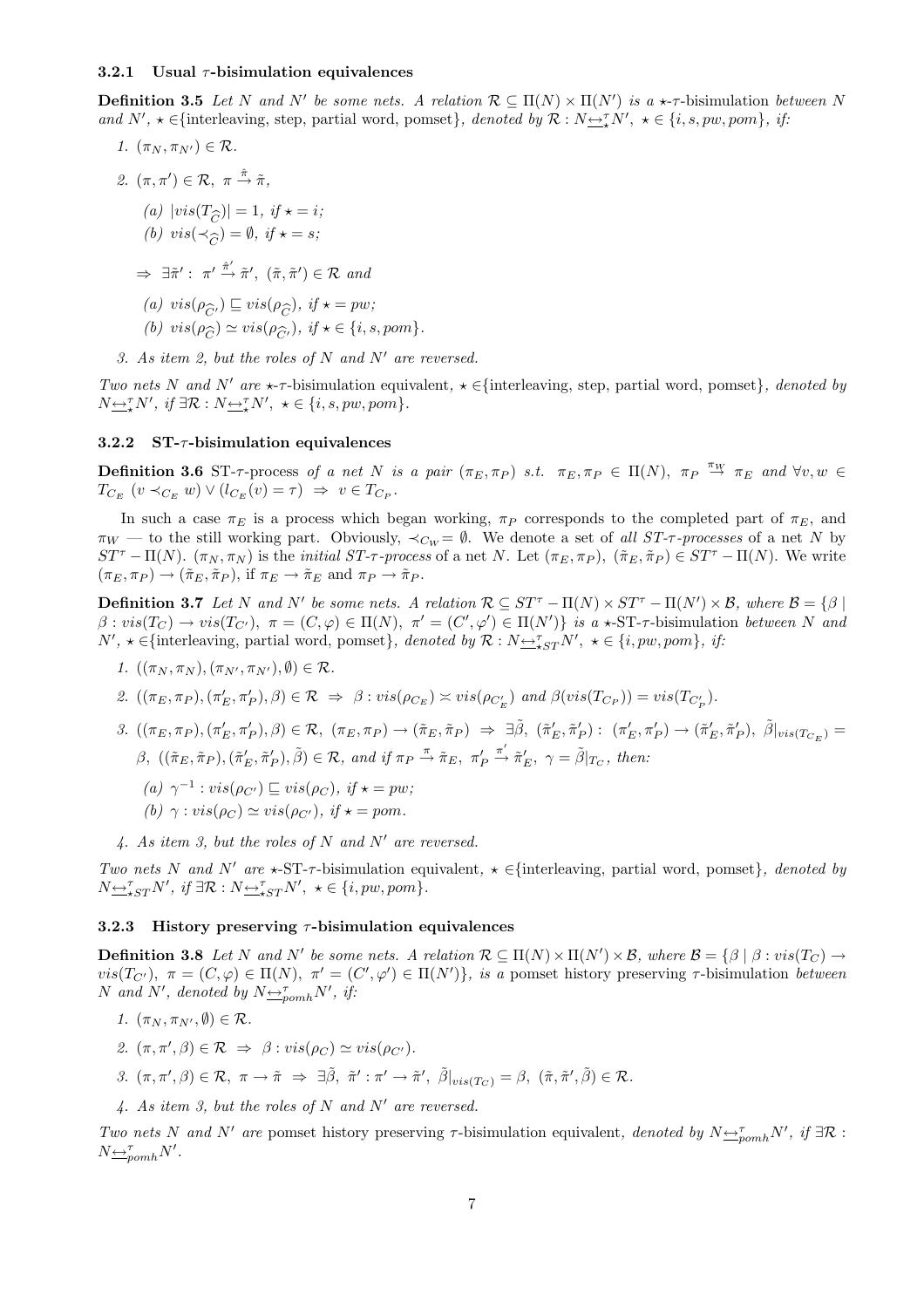#### 3.2.4 History preserving  $ST$ - $\tau$ -bisimulation equivalences

**Definition 3.9** Let N and N' be some nets. A relation  $\mathcal{R} \subseteq ST^{\tau} - \Pi(N) \times ST^{\tau} - \Pi(N') \times \mathcal{B}$ , where  $\mathcal{B} =$  $\{\beta \mid \beta : vis(T_C) \to vis(T_{C'}), \pi = (C, \varphi) \in \Pi(N), \pi' = (C', \varphi') \in \Pi(N')\},$  is a pomset history preserving ST- $\tau$ -bisimulation between N and N', denoted by  $\mathcal{R}: N \rightarrow_{\text{pomhST}} N'$ , if:

- 1.  $((\pi_N, \pi_N), (\pi_{N'}, \pi_{N'}), \emptyset) \in \mathcal{R}$ .
- 2.  $((\pi_E, \pi_P), (\pi'_E, \pi'_P), \beta) \in \mathcal{R} \Rightarrow \beta : vis(\rho_{C_E}) \simeq vis(\rho_{C'_E})$  and  $\beta (vis(T_{C_P})) = vis(T_{C'_P})$ .
- $\label{eq:3.1} \begin{array}{ll} \beta. \ \left((\pi_E, \pi_P), (\pi_E', \pi_P'), \beta\right) \in \mathcal{R}, \ \left(\pi_E, \pi_P\right) \rightarrow \left(\tilde{\pi}_E, \tilde{\pi}_P\right) \ \Rightarrow \ \exists \tilde{\beta}, \ \left(\tilde{\pi}_E', \tilde{\pi}_P'\right) \colon \ \left(\pi_E', \pi_P'\right) \rightarrow \left(\tilde{\pi}_E', \tilde{\pi}_P'\right), \ \tilde{\beta}\vert_{vis(T_{CE})} = \end{array}$  $\beta, \; ((\tilde{\pi}_E, \tilde{\pi}_P),(\tilde{\pi}'_E, \tilde{\pi}'_P), \tilde{\beta}) \in \mathcal{R}.$
- 4. As item 3, but the roles of N and N' are reversed.

Two nets N and N' are pomset history preserving ST- $\tau$ -bisimulation equivalent, denoted by  $N \rightarrow_{pombST} N'$ , if  $\exists \mathcal{R}: N \rightarrow_{\text{pomhST}}^{\tau} N'.$ 

#### 3.2.5 Usual branching  $\tau$ -bisimulation equivalences

For some net N and  $\pi, \tilde{\pi} \in \Pi(N)$  we write  $\pi \Rightarrow \tilde{\pi}$  when  $\exists \hat{\pi} = (\hat{C}, \hat{\varphi})$  s.t.  $\pi \stackrel{\hat{\pi}}{\to} \tilde{\pi}$  and  $vis(T_{\widehat{C}}) = \emptyset$ .

**Definition 3.10** Let N and N' be some nets. A relation  $\mathcal{R} \subseteq \Pi(N) \times \Pi(N')$  is an interleaving branching  $\tau$ -bisimulation between N and N', denoted by  $N \rightarrow_{ibr}^{\tau} N'$ , if:

- 1.  $(\pi_N, \pi_{N'}) \in \mathcal{R}$ .
- 2.  $(\pi, \pi') \in \mathcal{R}, \pi \stackrel{a}{\rightarrow} \tilde{\pi} \Rightarrow$ 
	- (a)  $a = \tau$  and  $(\tilde{\pi}, \pi') \in \mathcal{R}$  or
	- (b)  $a \neq \tau$  and  $\exists \bar{\pi}', \tilde{\pi}' : \pi' \Rightarrow \bar{\pi}' \stackrel{a}{\rightarrow} \tilde{\pi}', (\pi, \bar{\pi}') \in \mathcal{R}, (\tilde{\pi}, \tilde{\pi}') \in \mathcal{R}.$
- 3. As item 2, but the roles of N and N' are reversed.

Two nets N and N' are interleaving branching  $\tau$ -bisimulation equivalent, denoted by  $N \rightarrow_{ibr} N'$ , if  $\exists \mathcal{R}$ :  $N \underline{\leftrightarrow}_{ibr}^{\tau} N'$ .

#### 3.2.6 History preserving branching  $\tau$ -bisimulation equivalences

**Definition 3.11** Let N and N' be some nets. A relation  $\mathcal{R} \subseteq \Pi(N) \times \Pi(N') \times \mathcal{B}$ , where  $\mathcal{B} = \{\beta \mid \beta : T_{C} \rightarrow \mathcal{B} \}$  $T_{C'}$ ,  $\pi = (C, \varphi) \in \Pi(N)$ ,  $\pi' = (C', \varphi') \in \Pi(N')$ , is a pomset history preserving branching  $\tau$ -bisimulation between N and N', denoted by  $N \triangleq_{pomhbr}^{\tau} N'$ , if:

- 1.  $(\pi_N, \pi_{N'}, \emptyset) \in \mathcal{R}$ .
- 2.  $(\pi, \pi', \beta) \in \mathcal{R} \Rightarrow \beta : vis(\rho_C) \simeq vis(\rho_{C}).$
- 3.  $(\pi, \pi', \beta) \in \mathcal{R}, \pi \to \tilde{\pi} \Rightarrow$ 
	- (a)  $(\tilde{\pi}, \pi', \beta) \in \mathcal{R}$  or
		- $(b) \exists \tilde{\beta}, \bar{\pi}', \tilde{\pi}' : \pi' \Rightarrow \bar{\pi}' \rightarrow \tilde{\pi}', \tilde{\beta}|_{vis(T_C)} = \beta, (\pi, \bar{\pi}', \beta) \in \mathcal{R}, (\tilde{\pi}, \tilde{\pi}', \tilde{\beta}) \in \mathcal{R}.$
- 4. As item 3, but the roles of N and N' are reversed.

Two nets N and N' are pomset history preserving branching  $\tau$ -bisimulation equivalent, denoted by  $N \triangleq_{pomhbr}^{\tau} N'$ , if  $\exists \mathcal{R}: N \triangleq_{pomhbr}^{\tau} N'$ .

### 3.3 Conflict preserving  $\tau$ -equivalences

Let  $\xi = \langle X, \prec, \#, l \rangle$  be a LES s.t.  $l : X \to Act_{\tau}$ . We denote  $vis(X) = \{x \in X \mid l(x) \in Act\}$  and  $vis(\xi) = \xi|_{vis(X)}$ .

**Definition 3.12** A visible MES-trace of a net N, denoted by vis( $\xi$ ), is an isomorphism class of LES vis( $\xi_O$ ) for  $\varpi = (O, \psi) \in \wp(N)$ . We denote a set of all visible MES-traces of a net N by VisMEStructs(N). Two nets N and N' are MES- $\tau$ -conflict preserving equivalent, denoted by  $N \equiv_{mes}^{\tau} N'$ , if  $VisMESTrvcts(N) =$  $VisMEstructs(N')$ . Let us note that, due to uniqueness of maximal O-process, this is the same as to require  $vis(\mathcal{E}(N)) = vis(\mathcal{E}(N')).$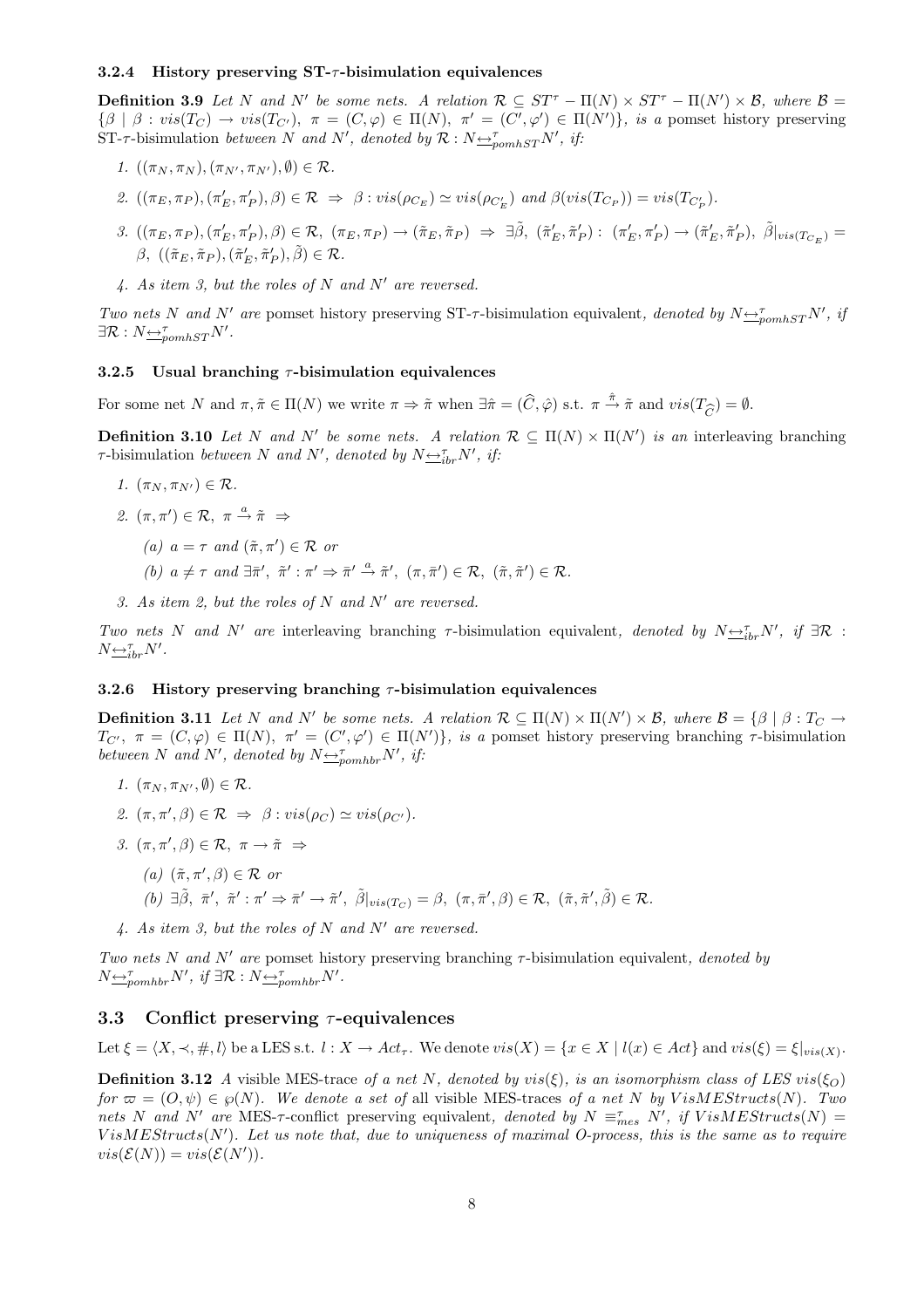

Figure 1: Interrelations of basic  $\tau$ -equivalences

#### 3.4 Interrelations of basic  $\tau$ -equivalences

Let us compare basic  $\tau$ -equivalences.

Theorem 3.1 Let ↔, ↔↔∈ {≡<sup>τ</sup> , ↔<sup>τ</sup> , '}, ?, ?? ∈ {i, s, pw, pom, iST, pwST, pomST, pomh, pomhST, ibr, pomhbr, mes}. For nets N and  $\overline{N'}$   $\overline{N} \leftrightarrow N' \Rightarrow \overline{N}$ doublel  $ra_{**}N'$  iff in the graph in Figure 1 there exists a directed path from  $\leftrightarrow_{*}$  to  $\leftrightarrow_{**}$ .

*Proof.* ( $\Leftarrow$ ) Let us check t he validity of the implications in the graph in Figure 1.

- The implications  $\leftrightarrow_{s}^{\tau} \rightarrow \leftrightarrow_{i}^{\tau}$ ,  $\leftrightarrow \in \{\equiv^{\tau}, \pm^{\tau}\}$ , are valid since isomorphism of lposets with empty precedence relation is isomorphism of singleton ones.
- The implications  $\leftrightarrow_{pw}^{\tau} \leftrightarrow \leftrightarrow_{s}^{\tau}$ ,  $\leftrightarrow \in \{\equiv^{\tau}, \underline{\leftrightarrow}^{\tau}\}\$ , are valid since homomorphism of lposets is isomorphism of lposets with empty precedence relation.
- The implication  $\Rightarrow_{pwST}^{\tau} \rightarrow \leftrightarrow_{iST}^{\tau}$  is valid since homomorphism of lposets is isomorphism of singleton ones.
- The implications  $\leftrightarrow_{\text{pom}}^{\tau} \rightarrow \leftrightarrow_{\text{pwc}}^{\tau}$ ,  $\leftrightarrow \in \{\equiv^{\tau}, \underline{\leftrightarrow}^{\tau}\}\$ , are valid since isomorphism of lposets is homomorphism.
- The implication  $\equiv_{mes}^{\tau} \rightarrow \equiv_{pon}^{\tau}$  is valid since isomorphic LES's have isomorphic sets of lposets.
- The implication  $\overline{\leftrightarrow_i^{\tau}} \rightarrow \equiv_i^{\tau}$  is proved as follows. Let  $\mathcal{R}: N \underline{\leftrightarrow_i^{\tau}} N'$ . If  $\pi_N \stackrel{a_1}{\rightarrow} \pi_1 \stackrel{a_2}{\rightarrow} \ldots \stackrel{a_n}{\rightarrow} \pi_n$ , then there exists a sequence  $(\pi_N, \pi_{N'}), \ldots, (\pi_n, \pi'_m) \in \mathcal{R}$  s.t.  $\pi_{N'} \stackrel{a'_1}{\rightarrow} \pi'_1$  $\stackrel{a'_2}{\rightarrow} \ldots \stackrel{a'_m}{\rightarrow} \pi'_m$ ,  $vis(a_1 \cdots a_n) = vis(a'_1 \cdots a'_m)$ , and vice versa, due to the symmetry of bisimulation.
- The implication  $\leq_s^{\tau} \to \equiv_s^{\tau}$  is proved as the previous one but with use of  $A_1, \ldots, A_n \in \mathcal{M}(Act_{\tau})$  instead of  $a_1, \ldots, a_n \in Act_\tau$ .
- The implication  $\rightarrow_{pw}^{\tau} \rightarrow \equiv_{pw}^{\tau}$  is proved as follows. Let  $\mathcal{R}: N \rightarrow_{pw}^{\tau} N'$  and  $\pi = (C, \varphi) \in \Pi(N)$ . Since  $\pi_N \stackrel{\pi}{\to} \pi$ , then  $\exists (\pi, \pi') \in \mathcal{R}$  s.t.  $\pi' = (C', \varphi')$  and  $vis(\rho_{C'}) \subseteq vis(\rho_C)$ . Hence,  $VisPomsets(N') \subseteq$ VisPomsets(N). The inclusion  $VisPomsets(N) \sqsubseteq VisPomsets(N')$  is proved similarly, due to the symmetry of bisimulation.
- The implication  $\Rightarrow_{\text{pom}}^{\tau} \rightarrow \equiv_{\text{pom}}^{\tau}$  is proved as the previous one but with use of isomorphism instead of homomorphism.
- The implication  $\Rightarrow_{iST}^{\tau} \rightarrow \Rightarrow_{s}^{\tau}$  is proved as previous ones with use of the fact that a step  $\pi \stackrel{A}{\rightarrow} \tilde{\pi}$ , where  $A =$  ${a_1,\ldots,a_n} \in \mathcal{M}(\tilde{A}ct)$ , corresponds to the sequence of ST- $\tau$ -processes  $(\pi_0,\pi_0),\ldots,(\pi_n,\pi_0),\ldots,(\pi_n,\pi_n)$ s.t.  $\pi = \pi_0 \stackrel{a_1}{\rightarrow} \dots \stackrel{a_n}{\rightarrow} \pi_n = \tilde{\pi}.$
- The implications  $\iff_{*ST} \to \iff_{*}^{\tau}$ ,  $\star \in \{pw, pom\}$  are proved with constructing on the basis of the relation  $\mathcal{R}: N \rightarrow_{\star}^{\tau} N'$  the new relation  $\mathcal{S}: N \rightarrow_{\star}^{\tau} N'$ , defined as follows:  $\mathcal{S} = \{(\pi, \pi') \mid \exists \beta \ ((\pi, \pi), (\pi', \pi'), \beta) \in \mathcal{R}\}.$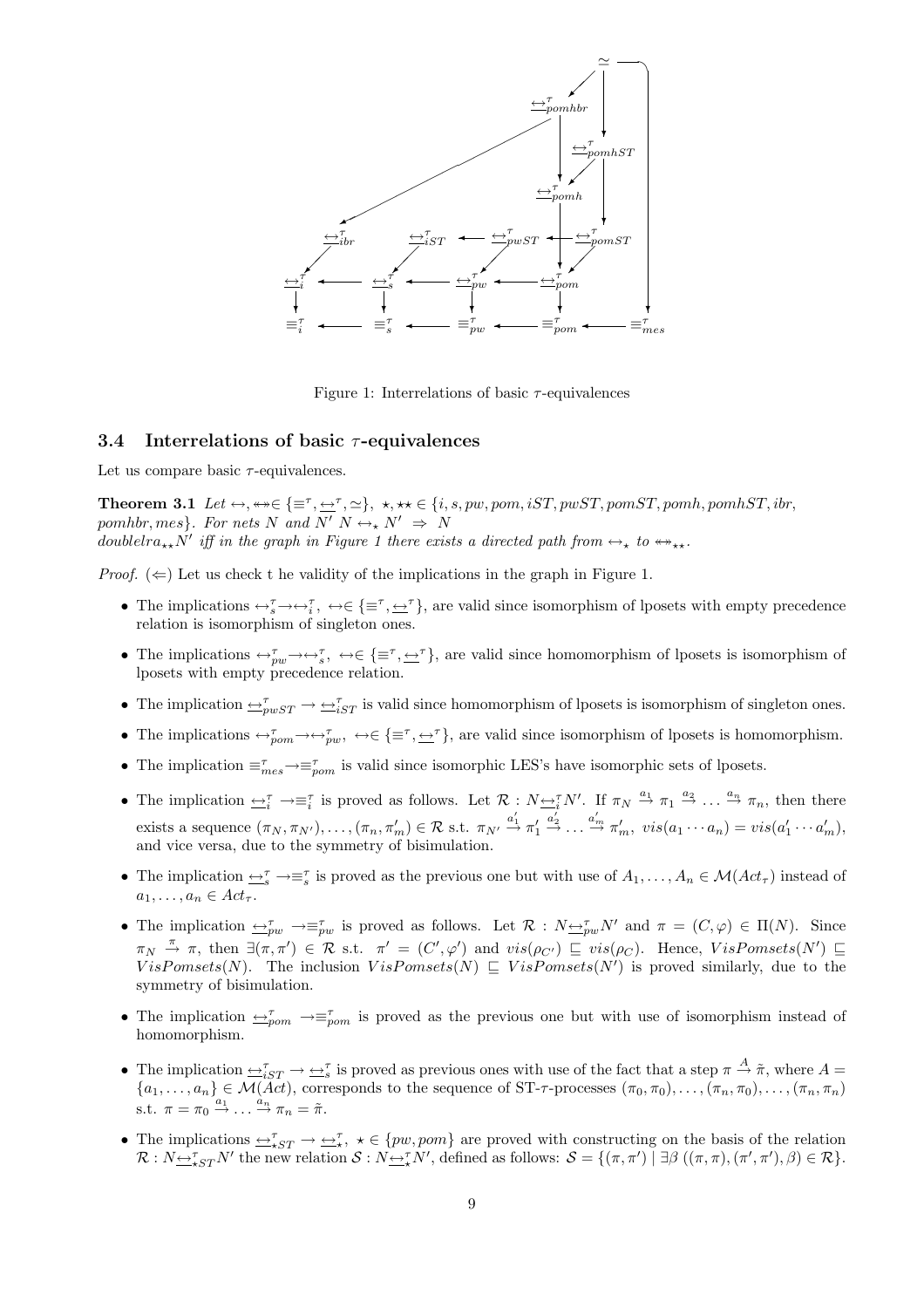- The implication  $\Rightarrow_{\text{pomhST}}^{\tau} \rightarrow \Rightarrow_{\text{pomh}}^{\tau}$  is proved with constructing on the basis of the relation R:  $N \rightarrow_{\text{pounds}T} N'$  the new relation  $S: N \rightarrow_{\text{pounds}}^T N'$ , defined as follows:  $S = \{(\pi, \pi', \beta) \mid ((\pi, \pi), (\pi', \pi'), \beta) \in$ R}.
- The implication  $\Rightarrow_{\text{p}omh}^{\tau} \rightarrow \Rightarrow_{\text{p}om}^{\tau}$  is proved with constructing on the basis of the relation  $\mathcal{R}: N \rightarrow_{\text{p}omh}^{\tau} N'$ the new relation  $S: N \rightarrow p_{\text{com}} N'$ , defined as follows:  $S = \{(\pi, \pi') \mid \exists \beta \ ((\pi, \pi), (\pi', \pi'), \beta) \in \mathcal{R}\}.$
- The implication  $\rightarrow_{\text{pomhST}}^{\tau} \rightarrow \rightarrow_{\text{pomST}}^{\tau}$  follows from the definitions.
- The implication  $\overline{\leftrightarrow}_{ibr}^{\tau} \rightarrow \overline{\leftrightarrow}_{i}^{\tau}$  follows from the definitions.
- The implication  $\rightarrow_{\mathcal{P}}^{\tau}$   $\rightarrow$   $\rightarrow_{\mathcal{P}}^{\tau}$  follows from the definitions.
- The implication  $\Rightarrow_{\text{p}}^{\tau}$   $\Rightarrow \Rightarrow_{\text{ibr}}^{\tau}$  is proved with constructing on the basis of the relation  $\mathcal{R}: N_{\frac{\alpha}{2}p o m h b r} N'$  the new relation  $\mathcal{S}: N_{\frac{\alpha}{2}b r} N'$ , defined as follows:  $\mathcal{S} = \{(\pi, \pi') \mid \exists \beta \ (\pi, \pi', \beta) \in \mathcal{R}\}.$
- The implication  $\simeq \rightarrow \underset{pomhbr}{\leftarrow}$  is obvious.
- The implication  $\simeq \rightarrow \underline{\leftrightarrow}_{pomhST}^{\tau}$  is obvious.
- The implication  $\simeq \rightarrow \equiv_{mes}^{\tau}$  is obvious.

 $(\Rightarrow)$  An absence of additional nontrivial arrows in the graph in Figure 1 is proved by the following examples.

- In Figure 2(a)  $N \rightarrow_{ibr}^{\tau} N'$ , but  $N \not\equiv_s^{\tau} N'$ , since only in the net N' actions a and b cannot happen concurrently.
- In Figure 2(c)  $N \rightarrow_{iST} N'$ , but  $N \not\equiv_{pw}^{\tau} N'$ , since for the pomset corresponding to the net N there is no even less sequential pomset in  $N'$ .
- In Figure 2(b)  $N \rightarrow_{pwST} N'$ , but  $N \not\equiv_{pom}^{\tau} N'$ , since only in the net N' action b can depend on action a.
- In Figure 4(a)  $N \equiv_{mes}^{\tau} N'$ , but  $N \nleftrightarrow \tau N'$ , since only in the net N' action  $\tau$  can happen so that in the corresponding initial state of the net N action a cannot happen.
- In Figure 3(a)  $N \rightarrow_{\text{p}}^{\tau} N'$ , but  $N \not\rightarrow_{i}^{\tau} N'$ , since only in the net N' action a can start so that no action b can begin to work until finishing a.
- In Figure 3(b)  $N \rightarrow_{\text{pomST}} N'$ , but  $N \not\rightarrow_{\text{pomh}} N'$ , since only in the net N' after action a action b can happen so that action c must depend on a.
- In Figure 4(b)  $N \rightarrow_{pcmh} N'$ , but  $N \not\rightarrow_{iST} N'$ , since only in the net N' action a can start so that the action b can never occur.
- In Figure 4(c)  $N \Leftrightarrow_{\text{pomhST}}^{\tau} N'$ , but  $N \Leftrightarrow_{\text{ibr}}^{\tau} N'$ , since in the net  $N'$  an action a can happen so that it will be simulated by sequence of actions  $\tau a$  in N. Then the state of the net N reached after  $\tau$  must be related with the initial state of a net N, but in such a case the occurrence of action b from the initial state of  $N'$ cannot be imitated from the corresponding state of N.
- In Figure 4(d)  $N \rightarrow_{pomhbr} N'$ , but  $N \not\equiv_{iST} N'$ , since in the net N' an action c may start so that during work of the corresponding action c in the net N an action a may happen in such a way that the action b never occur.
- In Figure 3(c)  $N \Leftrightarrow_{\text{pomhST}}^{\tau} N'$ , but  $N \not\equiv_{\text{mes}}^{\tau} N'$ , since only the MES corresponding to the net  $N'$  has two conflict actions a.
- In Figure 3(c)  $N \underline{\leftrightarrow}_{pomhbr}^{\tau} N'$ , but  $N \not\equiv_{mes}^{\tau} N'$ .
- In Figure 3(d)  $N \equiv_{mes}^{\tau} N'$ , but  $N \not\approx N'$ , since unfireable transitions of the nets N and N' are labelled by different actions  $(a \text{ and } b)$ .

# 4 Back-forth  $\tau$ -bisimulation equivalences

In this section we propose back-forth  $\tau$ -bisimulation equivalences.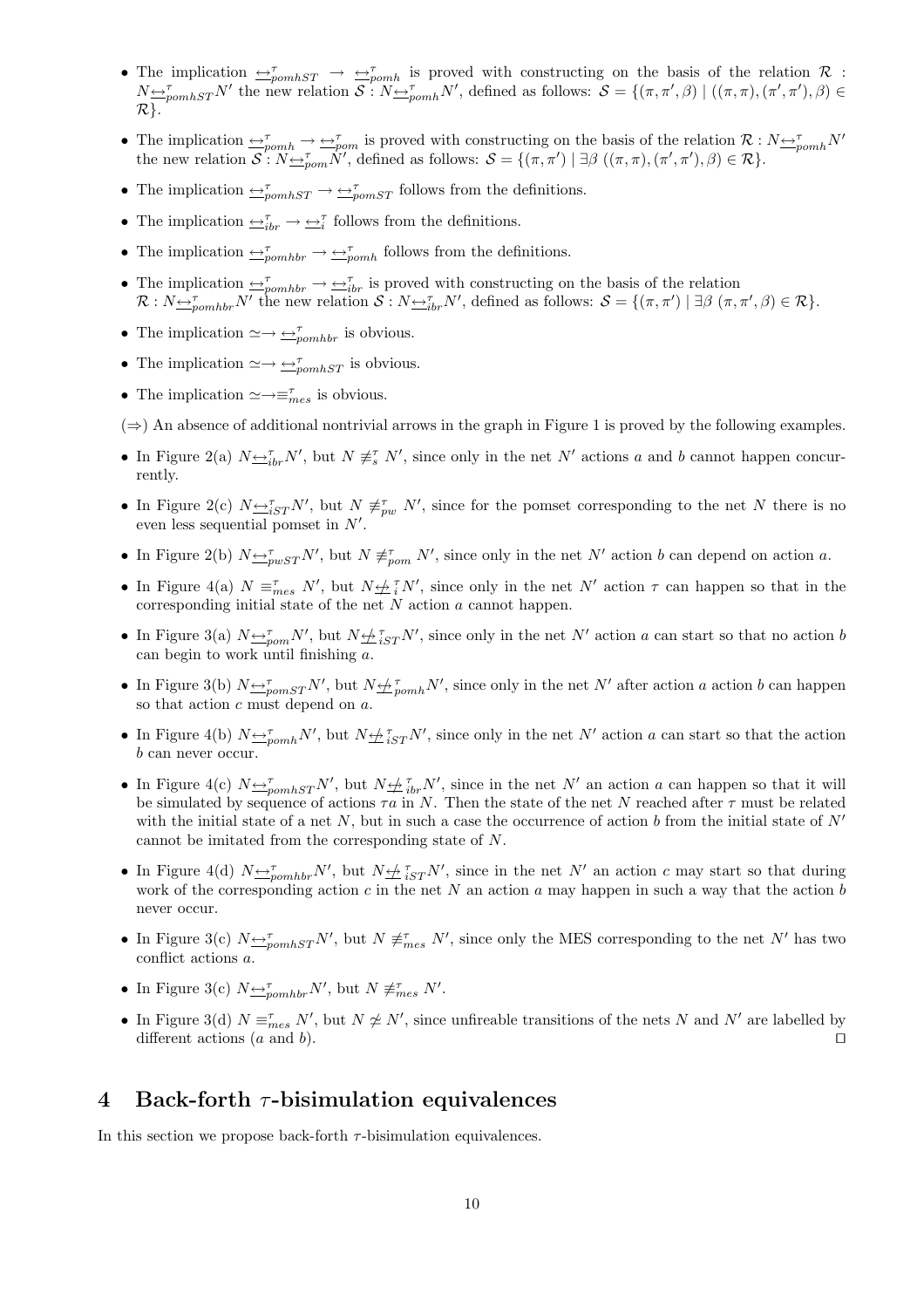

Figure 2: Examples of basic  $\tau$ -equivalences



Figure 3: Examples of basic  $\tau$ -equivalences (continued)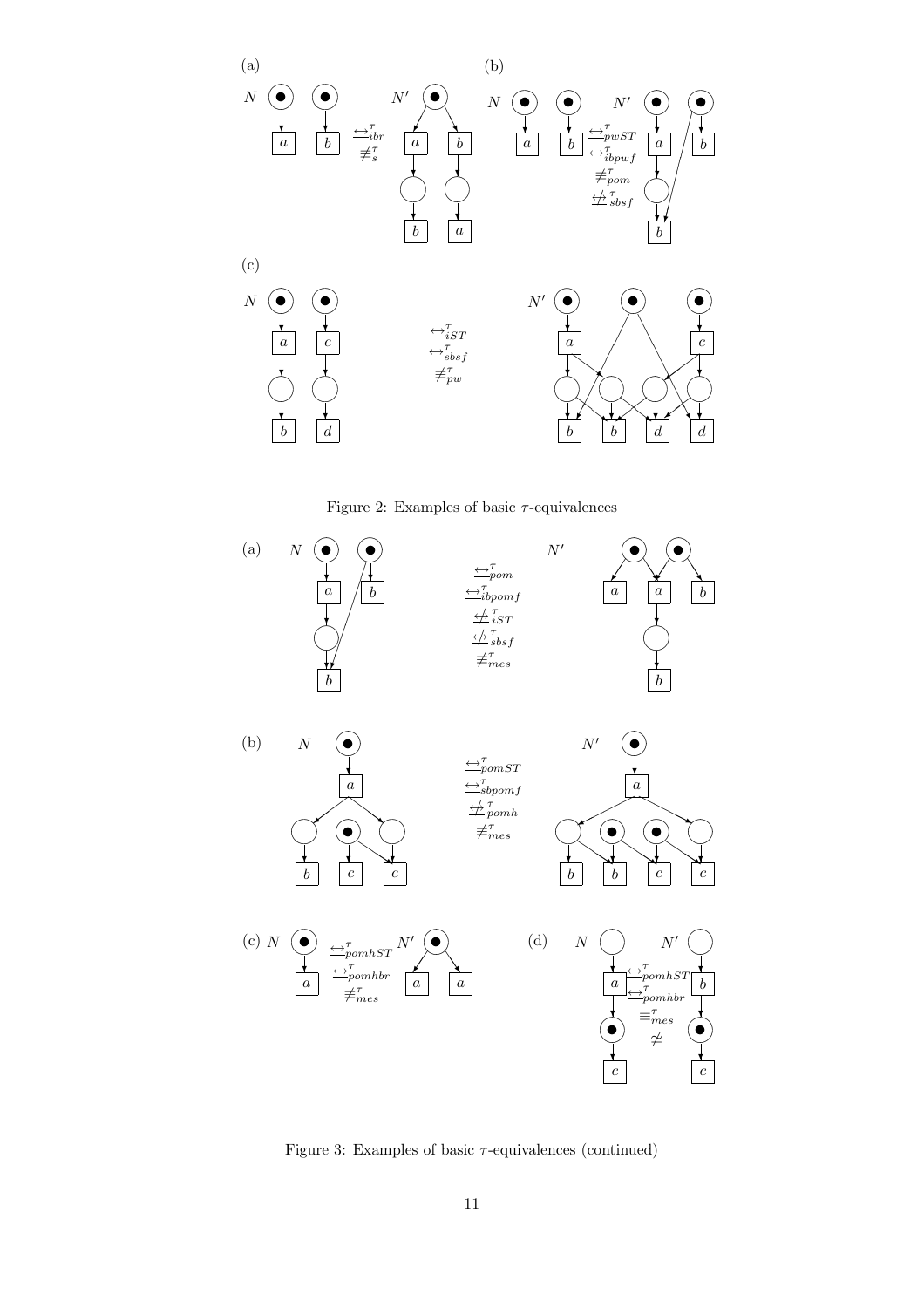

Figure 4: Examples of basic  $\tau$ -equivalences (continued 2)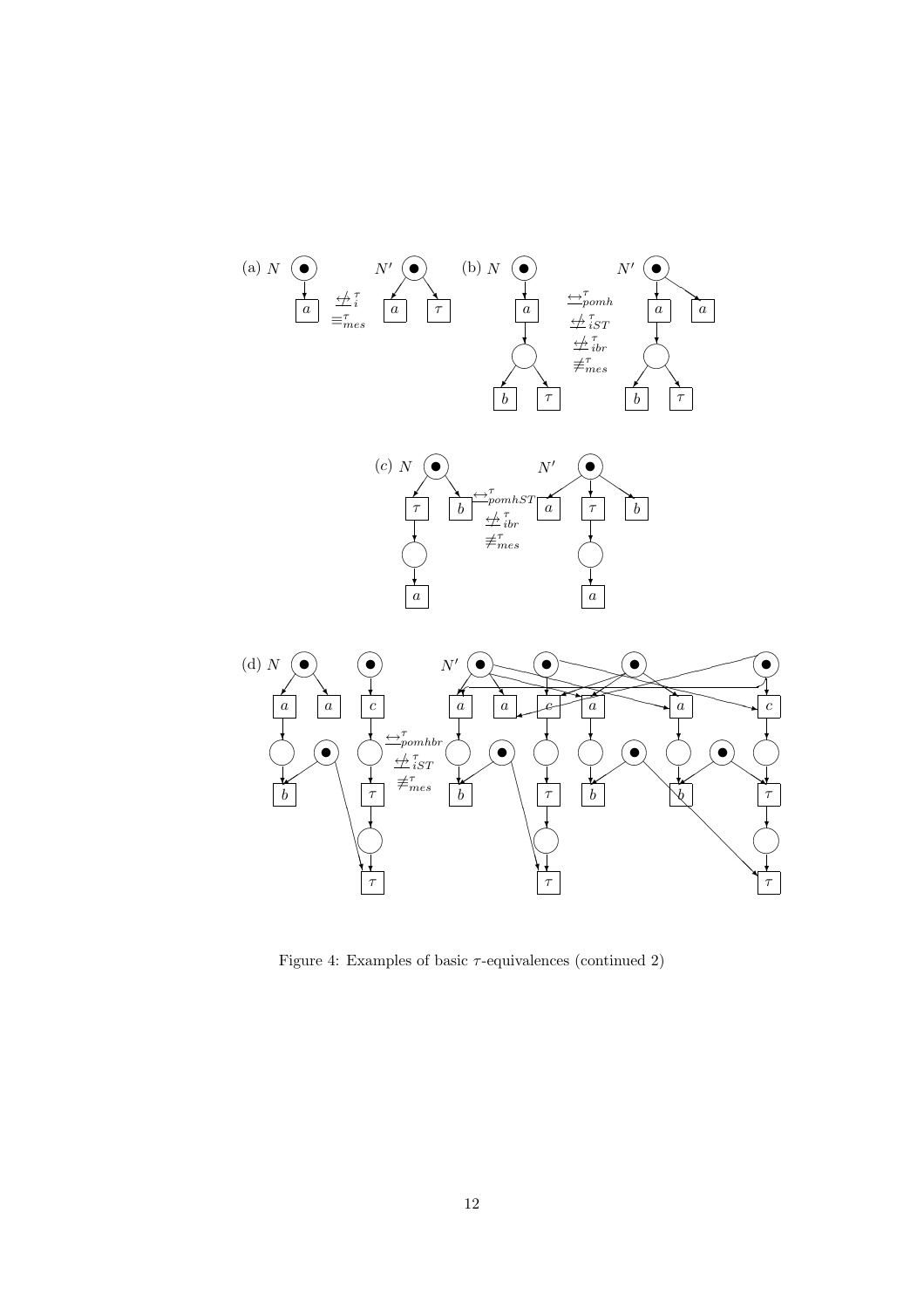#### 4.1 Sequential runs

**Definition 4.1** A sequential run of a net N is a pair  $(\pi, \sigma)$ , where:

- a process  $\pi \in \Pi(N)$  contains the information about causal dependencies of transitions which brought to this state;
- a sequence  $\sigma \in T_C^*$  s.t.  $\pi_N \stackrel{\sigma}{\to} \pi$ , contains the information about the order in which the transitions occur which brought to this state.

Let us denote the set of all sequential runs of a net N by  $Runs(N)$ .

The *initial* sequential run of a net N is a pair  $(\pi_N, \varepsilon)$ , where  $\varepsilon$  is an empty sequence. Let us denote by  $|\sigma|$ a *length* of a sequence  $\sigma$ .

Let  $(\pi, \sigma)$ ,  $(\tilde{\pi}, \tilde{\sigma}) \in Runs(N)$ . We write  $(\pi, \sigma) \stackrel{\hat{\pi}}{\rightarrow} (\tilde{\pi}, \tilde{\sigma})$ , if  $\pi \stackrel{\hat{\pi}}{\rightarrow} \tilde{\pi}$ ,  $\exists \hat{\sigma} \in T_{\widetilde{C}}^*$   $\pi \stackrel{\hat{\sigma}}{\rightarrow} \tilde{\pi}$  and  $\tilde{\sigma} = \sigma \hat{\sigma}$ . We write  $(\pi,\sigma) \to (\tilde{\pi},\tilde{\sigma}),$  if  $(\pi,\sigma) \stackrel{\hat{\pi}}{\to} (\tilde{\pi},\tilde{\sigma})$  for some  $\hat{\pi}$ .

Let  $(\pi, \sigma) \in Runs(N), \ (\pi', \sigma') \in Runs(N')$  and  $\sigma = v_1 \cdots v_n, \ \sigma' = v'_1 \cdots v'_n$ . Let us define a mapping  $\beta_{\sigma}^{\sigma'}: T_{C} \to T_{C'}$  as follows:  $\beta_{\sigma}^{\sigma'} = \{(v_i, v'_i) \mid 1 \leq i \leq n\}$ . Let  $\beta_{\varepsilon}^{\varepsilon} = \emptyset$ .

Let  $(\pi,\sigma) \in \mathit{Runs}(N)$  and  $\sigma = v_1 \cdots v_n, \ \pi_N \stackrel{v_1}{\rightarrow} \ldots \stackrel{v_i}{\rightarrow} \pi_i \ (1 \leq i \leq n).$ Let us introduce the following notations:

•  $\pi(0) = \pi_N$ ,  $\pi(i) = \pi_i \ (1 \leq i \leq n);$ 

• 
$$
\sigma(0) = \varepsilon
$$
,  
\n $\sigma(i) = v_1 \cdots v_i \ (1 \leq i \leq n).$ 

#### 4.2 Definitions of back-forth  $\tau$ -bisimulation equivalences

Now we are ready to present definitions of back-forth  $\tau$ -bisimulation equivalences.

**Definition 4.2** Let N and N' be some nets. A relation  $\mathcal{R} \subseteq Runs(N) \times Runs(N')$  is a  $\star$ -back  $\star \star$ -forth  $\tau$ bisimulation between  $N$  and  $N'$ ,

?, ?? ∈{interleaving, step, partial word, pomset}, denoted by R : N↔<sup>τ</sup> ?b??fN<sup>0</sup> , ?, ?? ∈ {i, s, pw, pom}, if:

1.  $((\pi_N, \varepsilon), (\pi_{N'}, \varepsilon)) \in \mathcal{R}$ .

2. 
$$
((\pi, \sigma), (\pi', \sigma')) \in \mathcal{R}
$$
  
\n•  $(back)$   
\n $(\tilde{\pi}, \tilde{\sigma}) \stackrel{\hat{\pi}}{\rightarrow} (\pi, \sigma),$   
\n $(a) |vis(T_{\widehat{C}})| = 1, if \star = i;$   
\n $(b) vis(\prec_{\widehat{C}}) = \emptyset, if \star = s;$   
\n $\Rightarrow \exists (\tilde{\pi}', \tilde{\sigma}') : (\tilde{\pi}', \tilde{\sigma}') \stackrel{\hat{\pi}'}{\rightarrow} (\pi', \sigma'), ((\tilde{\pi}, \tilde{\sigma}), (\tilde{\pi}', \tilde{\sigma}')) \in \mathcal{R}$  and  
\n $(a) vis(\rho_{\widehat{C}}) \sqsubseteq vis(\rho_{\widehat{C}}), if \star = pw;$   
\n $(b) vis(\rho_{\widehat{C}}) \simeq vis(\rho_{\widehat{C}'}), if \star \in \{i, s, pom\};$   
\n•  $(forth)$   
\n $(\pi, \sigma) \stackrel{\hat{\pi}}{\rightarrow} (\tilde{\pi}, \tilde{\sigma}),$   
\n $(a) |vis(T_{\widehat{C}})| = 1, if \star \star = i;$   
\n $(b) vis(\prec_{\widehat{C}}) = \emptyset, if \star \star = s;$   
\n $\Rightarrow \exists (\tilde{\pi}', \tilde{\sigma}') : (\pi', \sigma') \stackrel{\hat{\pi}'}{\rightarrow} (\tilde{\pi}', \tilde{\sigma}'), ((\tilde{\pi}, \tilde{\sigma}), (\tilde{\pi}', \tilde{\sigma}')) \in \mathcal{R}$  and  
\n $(a) vis(\rho_{\widehat{C}}) \sqsubseteq vis(\rho_{\widehat{C}}), if \star \star = pw;$   
\n $(b) vis(\rho_{\widehat{C}}) \simeq vis(\rho_{\widehat{C}'}), if \star \star \in \{i, s, pom\}.$ 

3. As item 2, but the roles of N and N' are reversed.

Two nets N and N' are  $\star$ -back  $\star\star$ -forth  $\tau$ -bisimulation equivalent,  $\star, \star\star \in \{$ interleaving, step, partial word, pomset}, denoted by  $N \rightarrow_{\text{obs+} f} N'$ , if  $\exists \mathcal{R} : N \rightarrow_{\text{obs+} f} N'$ ,  $\star, \star \star \in \{i, s, pw, pom\}$ .

Let us note that back extensions of sequential runs are *deterministic*, i.e. for  $(\pi, \sigma) \in Runs(N)$  there exists only one  $(\tilde{\pi}, \tilde{\sigma}) \in Runs(N)$  s.t.  $(\tilde{\pi}, \tilde{\sigma}) \stackrel{\hat{\pi}}{\rightarrow} (\pi, \sigma)$  and  $|\tilde{\sigma}| = i \ (0 \leq i \leq |\sigma|)$ . In such a case  $(\tilde{\pi}, \tilde{\sigma}) = (\pi(i), \sigma(i))$ .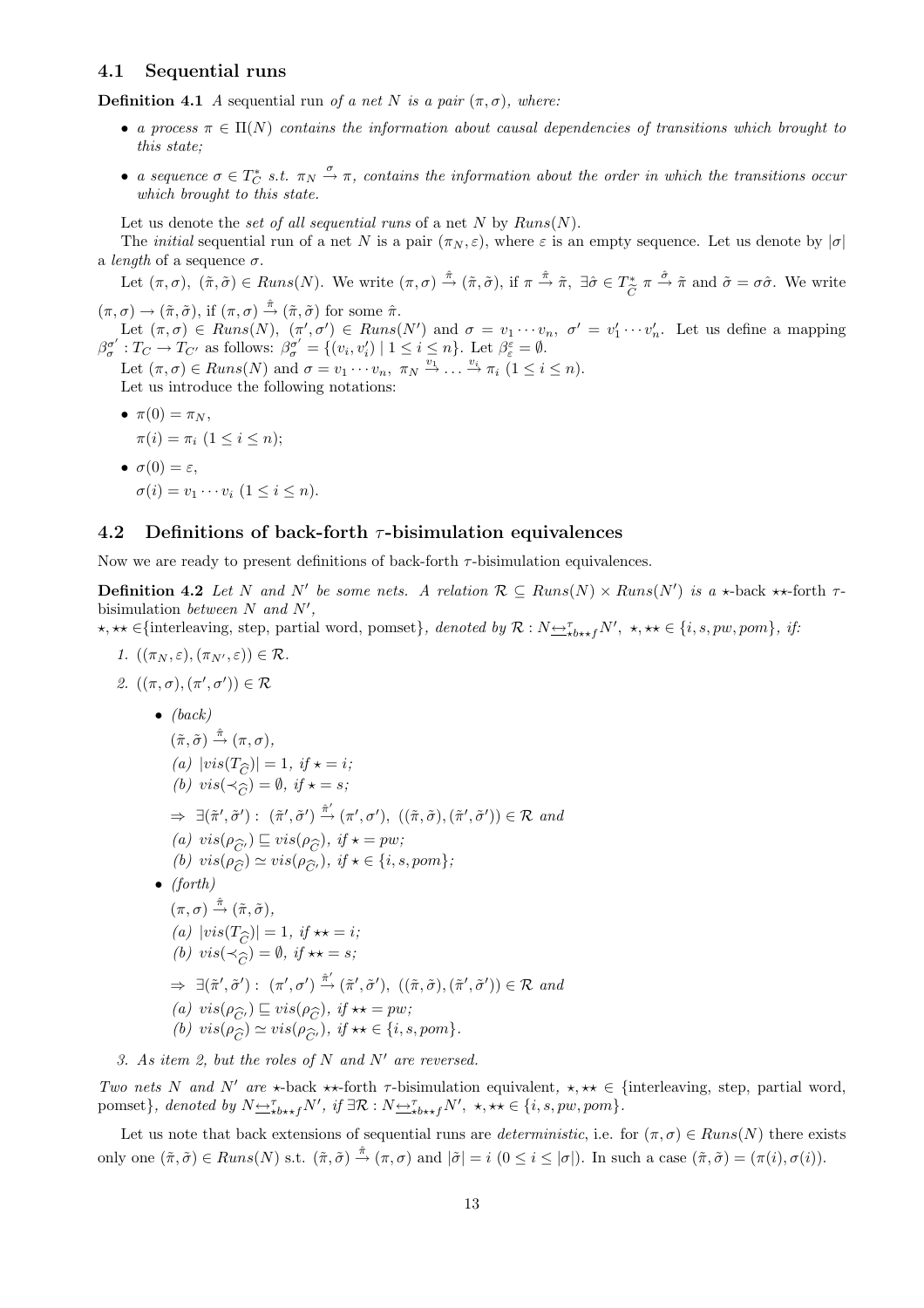#### 4.3 Interrelations of back-forth  $\tau$ -bisimulation equivalences

Let us compare back-forth  $\tau$ -bisimulation equivalences.

**Proposition 4.1** Let  $\star \in \{i, s, pw, pom\}$ . For nets N and N'  $N \rightarrow w \rightarrow_{pub\star f} N' \Leftrightarrow N \rightarrow_{pomb\star f} N'$ .

*Proof.*  $(\Leftarrow)$  Isomorphism of lposets is homomorphism.  $(\Rightarrow)$  Let  $\mathcal{R}: N_{\frac{\longleftrightarrow}{\mathcal{P}^{\text{w}}}} N'$ . Let us prove  $\mathcal{R}: N_{\frac{\longleftrightarrow}{\mathcal{P}^{\text{w}}}} N'$ .

- 1. Obviously,  $((\pi_N, \varepsilon), (\pi_{N'}, \varepsilon)) \in \mathcal{R}$ .
- 2. Let  $((\pi,\sigma),(\pi',\sigma')) \in \mathcal{R}$ .
	- (back)

Let  $(\tilde{\pi}, \tilde{\sigma}) \stackrel{\hat{\pi}}{\rightarrow} (\pi, \sigma)$ . Then  $\exists (\tilde{\pi}', \tilde{\sigma}') : (\tilde{\pi}', \tilde{\sigma}') \stackrel{\hat{\pi}'}{\rightarrow} (\pi', \sigma')$ ,  $((\tilde{\pi}, \tilde{\sigma}), (\tilde{\pi}', \tilde{\sigma}')) \in \mathcal{R}$  and  $vis(\rho_{\widehat{C}}) \sqsubseteq vis(\rho_{\widehat{C}})$ .

Due to the symmetry of a bisimulation, the back extension  $(\tilde{\pi}', \tilde{\sigma}') \stackrel{\hat{\pi}'}{\rightarrow} (\pi', \sigma')$  must be imitated by some extension  $(\tilde{\pi}, \tilde{\tilde{\sigma}}) \stackrel{\tilde{\pi}}{\rightarrow} (\pi, \sigma)$  s.t.  $vis(\rho_{\tilde{C}}) \sqsubseteq vis(\rho_{\hat{C}})$ . Due to determinism of back extensions,  $vis(T_{\widehat{C}}) = vis(T_{\check{C}})$ . Then  $vis(\rho_{\widehat{C}}) = vis(\rho_{\check{C}})$ . Consequently,  $vis(\rho_{\widehat{C}}) \simeq vis(\rho_{\widehat{C}'})$ .

- (forth) Obviously.
- 3. As item 2, but the roles of N and N' are reversed.

**Proposition 4.2** Let  $\star \in \{i, s, pw, pom\}$ . For nets N and N'  $N \rightarrow_{\star bif}^{\tau} N' \Leftrightarrow N \rightarrow_{\star b\star f}^{\tau} N'.$ 

*Proof.*  $(\Leftarrow)$  Isomorphism of causal nets, isomorphism and homomorphism of lposets of causal nets, isomorphism of lposets of causal nets with empty precedence relation imply label preserving bijection of lposets of causal nets.

- $(\Rightarrow)$  Let  $\mathcal{R}: N \rightarrow_{\mathbf{b} \star \mathbf{b}'} N'$ . Let us prove  $\mathcal{R}: N \rightarrow_{\mathbf{b} \star \mathbf{f}} N'$ .
- 1. Obviously,  $((\pi_N, \varepsilon),(\pi_{N'}, \varepsilon)) \in \mathcal{R}$ .
- 2. Let  $((\pi,\sigma),(\pi',\sigma')) \in \mathcal{R}$ .
	- $\bullet$  (back)
	- Obviously.
	- (forth)

Let  $(\pi, \sigma) \stackrel{\hat{\pi}}{\rightarrow} (\tilde{\pi}, \tilde{\sigma})$ . The extension by  $\hat{\pi}$  corresponds to the extension by some sequence of transitions. Then  $\exists (\tilde{\pi}', \tilde{\sigma}') : (\pi', \sigma') \stackrel{\hat{\pi}'}{\rightarrow} (\tilde{\pi}', \tilde{\sigma}'), ((\tilde{\pi}, \tilde{\sigma}), (\tilde{\pi}', \tilde{\sigma}')) \in \mathcal{R}$ , where the extension by  $\hat{\pi}'$  corresponds to the extension by sequence of transitions which imitates the corresponding one in the net  $N$ .

Due to the symmetry of a bisimulation, the back extension  $(\pi, \sigma) \stackrel{\hat{\pi}}{\rightarrow} (\tilde{\pi}, \tilde{\sigma})$  must be imitated by some extension  $(\pi', \sigma') \stackrel{\check{\pi}'}{\rightarrow} (\tilde{\pi}', \tilde{\sigma}')$ , s.t.

- (a)  $vis(\rho_{\tilde{C}'}) \sqsubseteq vis(\rho_{\widehat{C}})$ , if  $\star = pw$ ;
- (b)  $vis(\rho_{\widehat{C}}) \simeq vis(\rho_{\check{C}'})$ , if  $\star \in \{i, s, pom\}$ .

Due to determinism of back extensions,  $vis(T_{\hat{C}'} ) = vis(T_{\check{C}'} )$ . Then  $vis(\rho_{\hat{C}'} ) = vis(\rho_{\check{C}'} )$ .

3. As item 2, but the roles of N and N' are reversed.  $\square$ 

In Figure 5 dashed lines embrace coinciding back-forth  $\tau$ -bisimulation equivalences. Hence, interrelations of back-forth  $\tau$ -bisimulation equivalences may be represented by graph in Figure 6.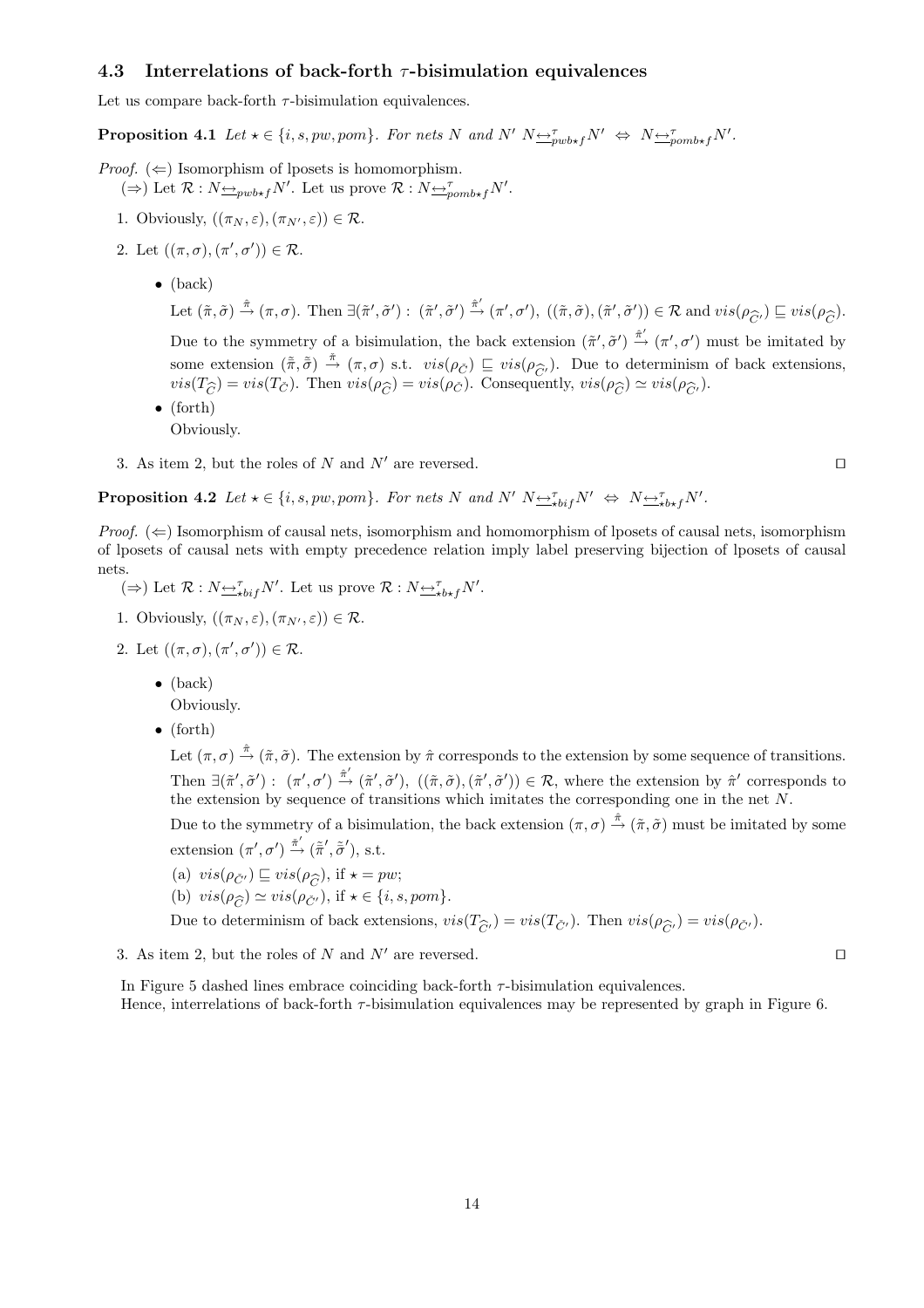

Figure 5: Merging of back-forth  $\tau$ -bisimulation equivalences



Figure 6: Interrelations of back-forth  $\tau$ -bisimulation equivalences

### 4.4 Interrelations of back-forth  $\tau$ -bisimulation equivalences with basic  $\tau$ -equivalences

Let us consider compare back-forth  $\tau$ -bisimulation equivalences with basic  $\tau$ -equivalences. For some net N and  $(\pi, \sigma), (\tilde{\pi}, \tilde{\sigma}) \in Runs(N)$  we write  $(\pi, \sigma) \Rightarrow (\tilde{\pi}, \tilde{\sigma})$  when  $(\pi, \sigma) \rightarrow (\tilde{\pi}, \tilde{\sigma})$  and  $\pi \Rightarrow \tilde{\pi}$ . Let for some nets N and N'  $(\pi, \sigma) \in Runs(N), (\pi', \sigma') \in Runs(N').$ We write  $(\pi, \sigma) \rightarrow_{ibif}^{\tau} (\pi', \sigma')$  if  $\exists \mathcal{R} : N \rightarrow_{ibif}^{\tau} N'$  s.t.  $((\pi, \sigma), (\pi', \sigma')) \in \mathcal{R}$  and analogously for  $\rightarrow_{pombpomf}^{\tau}$ . We write  $\pi \rightarrow i b r \pi'$  if  $\exists \mathcal{R} : N \rightarrow i b r N'$  s.t.  $(\pi, \pi') \in \mathcal{R}$ . We write  $\pi \underline{\leftrightarrow}_{pomhbr}^{\tau} \pi'$  if  $\exists \mathcal{R} : N \underline{\leftrightarrow}_{pomhbr}^{\tau} N' \exists \beta$  s.t.  $(\pi, \pi', \beta) \in \mathcal{R}$ .

**Lemma 4.1 (X-lemma 1)** Let for nets N and N'  $N \rightarrow_{i \to i} N'$  and  $(\pi, \sigma), (\tilde{\pi}, \tilde{\sigma}) \in Runs(N), (\pi', \sigma'), (\tilde{\pi}', \tilde{\sigma}') \in$  $Runs(N')$  s.t.  $(\pi,\sigma) \Rightarrow (\tilde{\pi},\tilde{\sigma}), \ (\pi',\sigma') \Rightarrow (\tilde{\pi}',\tilde{\sigma}')$ . Then  $(\pi,\sigma) \rightarrow_{ibif} (\tilde{\pi}',\tilde{\sigma}')$  and  $(\tilde{\pi},\tilde{\sigma}) \rightarrow_{ibif} (\pi',\sigma')$  implies  $(\pi,\sigma) \in_{i\text{bif}}^{\tau} (\pi',\sigma') \text{ and } (\tilde{\pi},\tilde{\sigma}) \in_{i\text{bif}}^{\tau} (\tilde{\pi}',\tilde{\sigma}')$ .

*Proof.* As proof of the following lemma but using process extensions by one action only.  $\square$ 

**Lemma 4.2 (X-lemma 2)** Let for nets N and N'  $N \rightarrow_{\text{pombpom}} N'$  and  $(\pi, \sigma), (\tilde{\pi}, \tilde{\sigma}) \in \text{Runs}(N), (\pi', \sigma'),$  $(\tilde{\pi}', \tilde{\sigma}') \in Runs(N') \text{ s.t. } (\pi, \sigma) \Rightarrow (\tilde{\pi}, \tilde{\sigma}), (\pi', \sigma') \Rightarrow (\tilde{\pi}', \tilde{\sigma}') \text{. Then } (\pi, \sigma) \triangleq_{\text{pombpomf}}^{\tau}(\tilde{\pi}', \tilde{\sigma}') \text{ and } (\tilde{\pi}, \tilde{\sigma}) \triangleq_{\text{pombpomf}}^{\tau}(\tilde{\pi}', \tilde{\sigma}')$  $(\pi', \sigma')$  implies  $(\pi, \sigma) \rightarrow_{\text{pombpomf}}^{\tau} (\pi', \sigma')$  and  $(\tilde{\pi}, \tilde{\sigma}) \rightarrow_{\text{pombpomf}}^{\tau} (\tilde{\pi}', \tilde{\sigma}')$ .

*Proof.* It is enough to prove  $(\tilde{\pi}, \tilde{\sigma}) \rightarrow_{\text{pombpom}}^{\tau} (\tilde{\pi}', \tilde{\sigma}')$ , since the fact  $(\pi, \sigma) \rightarrow_{\text{pombpom}}^{\tau} (\pi', \sigma')$  is proved similarly. Let  $(\pi, \sigma) \Rightarrow (\tilde{\pi}, \tilde{\sigma})$ ,  $(\pi', \sigma') \Rightarrow (\tilde{\pi}', \tilde{\sigma}')$  and  $(\pi, \sigma) \leftrightarrow_{pombpomf} (\tilde{\pi}', \tilde{\sigma}')$ ,  $(\tilde{\pi}, \tilde{\sigma}) \leftrightarrow_{pombpomf} (\pi', \sigma')$ . We have only

to check similation of the net N by N' in back and forth directions, since simulation of N' by N is proved by symmetry.

 $\bullet$  (back)

Let  $(\bar{\pi}, \bar{\sigma}) \stackrel{\hat{\pi}}{\rightarrow} (\tilde{\pi}, \tilde{\sigma})$ ,  $\hat{\pi} = (\hat{C}, \hat{\varphi})$ . Then, since  $(\tilde{\pi}, \tilde{\sigma}) \stackrel{\sim}{\rightarrow}_{\text{pombpom}} f(\pi', \sigma')$ ,  $\exists \tilde{\pi}' = (\check{C}', \check{\varphi}')$ ,  $(\bar{\pi}', \bar{\sigma}')$  s.t.  $(\bar{\pi}', \bar{\sigma}') \xrightarrow{\check{\pi}'} (\pi', \sigma'), \ (\bar{\pi}, \bar{\sigma}) \underline{\leftrightarrow}^{\tau}_{pombpomf}(\bar{\pi}', \bar{\sigma}') \text{ and } vis(\rho_{\widehat{C}}) \simeq vis(\rho_{\check{C}'}).$ 

Let us note if  $(\bar{\pi}', \bar{\sigma}') \stackrel{\hat{\pi}'}{\rightarrow} (\tilde{\pi}', \tilde{\sigma}')$ ,  $\hat{\pi}' = (\hat{C}', \hat{\varphi}')$  then we have  $vis(\rho_{\tilde{C}'}) = vis(\rho_{\widehat{C}'})$ . Consequently,  $vis(\rho_{\widehat{C}}) \simeq$  $vis(\rho_{\widehat{C}'}).$ 

• (forth)

Let  $(\tilde{\pi}, \tilde{\sigma}) \stackrel{\hat{\pi}}{\rightarrow} (\bar{\pi}, \bar{\sigma})$ ,  $\hat{\pi} = (\hat{C}, \hat{\varphi})$ . Let us note if  $(\pi, \sigma) \stackrel{\check{\pi}}{\rightarrow} (\bar{\pi}, \bar{\sigma})$ ,  $\check{\pi} = (\check{C}, \check{\varphi})$  then we have  $vis(\rho_{\hat{C}}) = vis(\rho_{\check{C}})$ .

Since  $(\pi, \sigma) \rightarrow_{\text{pombpomf}}^{\tau} (\tilde{\pi}', \tilde{\sigma}')$ ,  $\exists \hat{\pi}' = (\hat{C}', \hat{\varphi}')$ ,  $(\bar{\pi}', \bar{\sigma}')$  s.t.  $(\tilde{\pi}', \tilde{\sigma}') \stackrel{\hat{\pi}'}{\rightarrow} (\bar{\pi}', \bar{\sigma}')$ ,  $(\bar{\pi}, \bar{\sigma}) \rightarrow_{\text{pombpomf}}^{\tau} (\bar{\pi}', \bar{\sigma}')$  and  $vis(\rho_{\tilde{C}}) \simeq vis(\rho_{\hat{C}})$ . Consequently,  $vis(\rho_{\hat{C}}) \simeq vis(\rho_{\hat{C}})$ .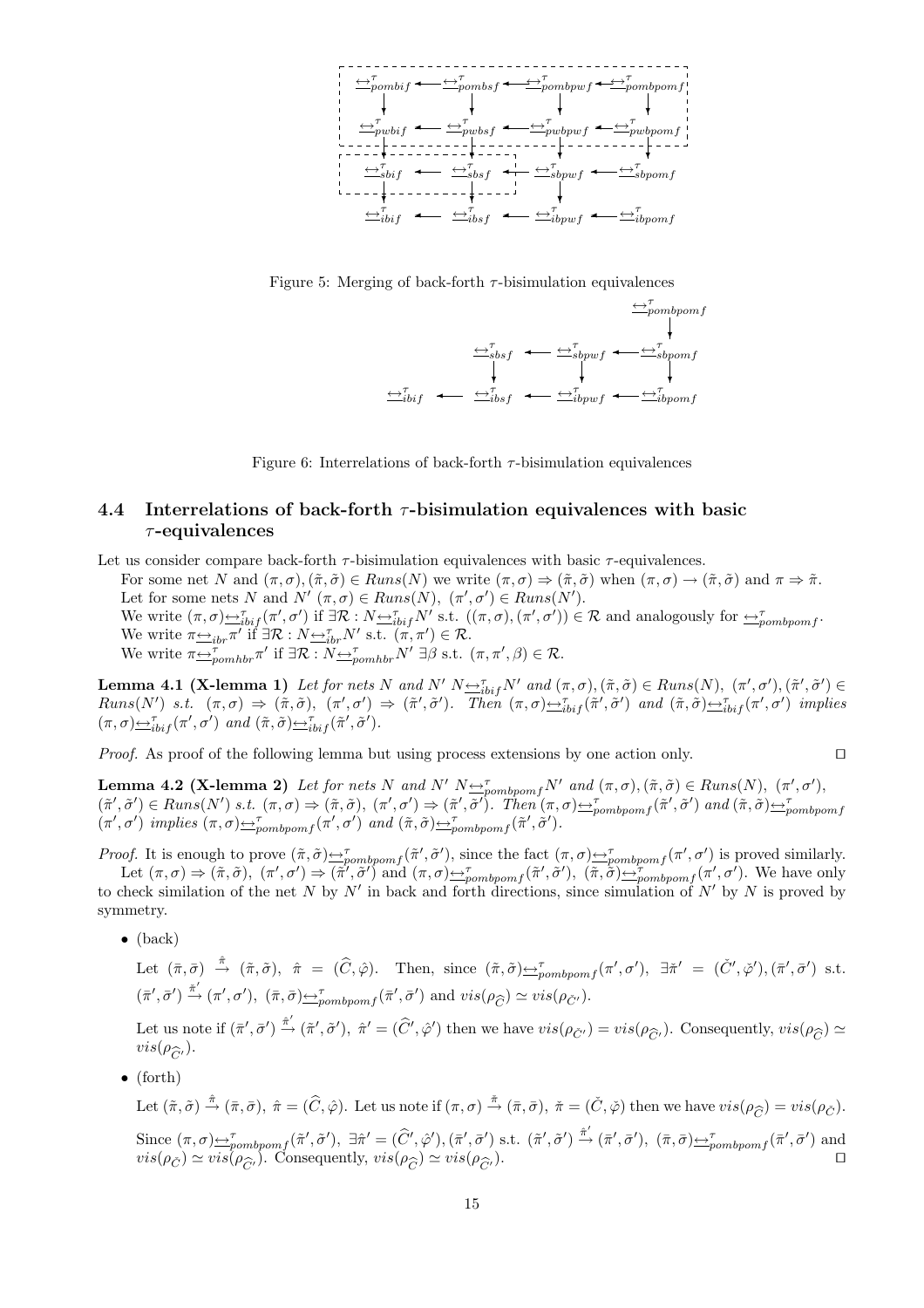**Proposition 4.3** For nets N and N'  $N \nightharpoonup_{\text{obj}}^{\tau} N' \Leftrightarrow N \nightharpoonup_{\text{ibr}}^{\tau} N'.$ 

*Proof.* As proof of the following proposition but using process extensions by one action only.  $\square$ 

**Proposition 4.4** For nets N and N'  $N \rightarrow \infty$ <sub>pombpomf</sub> $N' \Leftrightarrow N \rightarrow \infty$ <sub>pombbr</sub> $N'$ .

Proof. For  $\pi \in \Pi(N)$  we denote  $[\pi] = {\{\overline{\pi} \mid \overline{\pi} \in \Pi(N), \ \pi \underline{\leftrightarrow}^{\tau}_{pomhbr} \overline{\pi} \}.$  Let  $(\pi, \sigma) \in Runs(N)$  and  $\sigma = v_1 \cdots, v_n$ . A trace of  $(\pi, \sigma)$  is defined by  $trace(\pi, \sigma) = [\pi_N]l_C(v_1)[\pi(1)] \cdots [\pi(n-1)]l_C(v_n)[\pi(n)]$ . A trace modulo stuttering of  $(\pi, \sigma)$ , denoted by  $stutt(\pi, \sigma)$ , is obtained from  $trace(\pi, \sigma)$  by replacing all triples of a kind  $R\tau R$  by R.

 $(\Leftarrow)$  Let  $N \Leftrightarrow_{\text{p}}^{\tau} N'$ ,  $(\pi, \sigma) \in \text{Runs}(N)$ ,  $(\pi', \sigma') \in \text{Runs}(N')$  and  $\text{stutt}(\pi, \sigma) = R_1 a_1 R_2 \cdots R_{n-1} a_n R_n$ ,  $stutt(\pi', \sigma') = R_1' a_1' R_2' \cdots R_{m-1}' a_m' R_m'$ . We say that  $stutt(\pi, \sigma)$  and  $stutt(\pi', \sigma')$  are *isomorphic*, denoted by  $stutt(\pi, \sigma) \simeq stutt(\pi', \sigma'),$  if:

- 1.  $n = m$ ;
- 2.  $\forall i \ (1 \leq i \leq n) \ a_i = a'_i;$
- 3.  $\forall i \ (1 \leq i \leq n) \text{ and } \pi_i \in R_i, \ \pi'_i \in R'_i: \ \pi_i \underline{\leftrightarrow}_{pomhbr}^{\tau} \pi'_i.$

Let us define a relation S as follows:  $S = \{((\pi, \sigma), (\pi', \sigma')) \mid (\pi, \sigma) \in Runs(N), (\pi', \sigma') \in Runs(N'), \text{ } study(n, \sigma')\}$  $\simeq stutt(\pi', \sigma')\}$ . Let us prove  $S: N \rightarrow_{pombpomf}^{T} N'.$ 

- 1.  $((\pi_N, \varepsilon), (\pi_{N'}, \varepsilon)) \in \mathcal{S}$ , since  $\pi_N \stackrel{\sim}{\longrightarrow}_{\text{pomhbr}}^{\text{t}} \pi_{N'}$ .
- 2. Let  $((\pi,\sigma),(\pi',\sigma')) \in \mathcal{S}$ .
	- $\bullet$  (back)

We have  $\exists \beta : vis(\rho_C) \simeq vis(\rho_{C'})$ . Let  $(\tilde{\pi}, \tilde{\sigma}) \stackrel{\hat{\pi}}{\rightarrow} (\pi, \sigma)$ . Then  $\exists i \ (1 \leq i \leq n) \ (\tilde{\pi}, \tilde{\sigma}) \in R_i$ from  $trace(\pi,\sigma)$ . Since  $stutt(\pi,\sigma) \simeq stutt(\pi',\sigma')$ , then  $\exists k \ (1 \leq k \leq n)$  s.t.  $R_i$  corresponds to  $R'_k$  from  $trace(\pi', \sigma')$ . Then  $\tilde{\pi} \rightarrow_{pomhbr}^{\tau} \pi'(k)$ . Consequently,  $((\tilde{\pi}, \tilde{\sigma}), (\pi'(k), \sigma'(k))) \in S$  and  $\exists \beta : vis(\rho_{\widetilde{C}}) \simeq vis(\rho_{C'(k)})$ . Let us consider the back extension  $(\pi'(k), \sigma'(k)) \stackrel{\hat{\pi}'}{\rightarrow} (\pi', \sigma')$ . Since  $\beta$ and  $\tilde{\beta}$  are isomorphisms, we have  $vis(\rho_{\widehat{C}}) \simeq vis(\rho_{\widehat{C}})$ .

- (forth) Obviously.
- 3. As item 2, but the roles of  $N$  and  $N'$  are reversed.

( $\Rightarrow$ ) Let  $N \leq \tau_{\text{pombpomf}} N'$ . Let us define a relation S as follows:  $S = \{(\pi, \pi', \beta_{\sigma}^{\sigma'}) \mid (\pi, \sigma) \leq \tau_{\text{pombpomf}} (\pi', \sigma')\}.$ Let us prove  $S: N \rightarrow_{pomhbr}^{\tau} N'$ .

- 1.  $(\pi_N, \pi_{N'}, \emptyset) \in \mathcal{S}$  since  $\beta_{\varepsilon}^{\varepsilon} = \emptyset$  and  $(\pi_N, \varepsilon) \rightarrow_{pombpomf} (\pi_{N'}, \varepsilon)$ .
- 2. Let  $(\pi, \pi', \beta_{\sigma}^{\sigma'}) \in \mathcal{S}$ . Then by definition of  $\mathcal{S}$ ,  $(\pi, \sigma) \rightarrow_{pombpomf} (\pi', \sigma')$  and back extension  $(\pi_N, \varepsilon) \stackrel{\pi}{\rightarrow} (\pi, \sigma)$ is imitated by  $(\bar{\pi}', \varepsilon) \stackrel{\bar{\pi}'}{\rightarrow} (\pi', \sigma')$  for some  $\bar{\pi}'$  s.t.  $\pi_{N'} \Rightarrow \bar{\pi}'$ . If  $\pi = (C, \varphi)$  and  $\bar{\pi}' = (\overline{C}, \overline{\varphi})$ , we have  $\beta_{\sigma}^{\sigma'}: vis(\rho_C) \simeq vis(\rho_{\overline{C}'})$ . Since  $vis(T'_C) = vis(T_{\overline{C}'})$ , where  $\pi' = (C', \varphi')$ , we have  $\beta_{\sigma}^{\sigma'}: vis(\rho_C) \simeq vis(\rho_{C'})$ .
- 3. Let  $(\pi, \pi', \beta_{\sigma}^{\sigma'}) \in \mathcal{S}$  and  $\pi \stackrel{v}{\rightarrow} \tilde{\pi}$ . Then by definition of  $\mathcal{S}$ ,  $(\pi, \sigma) \rightarrow_{\sigma}^{\tau}(\pi', \sigma')$  and  $(\pi, \sigma) \rightarrow (\tilde{\pi}, \sigma v)$ . The following two cases are possible.
	- (a)  $l_{\widetilde{C}}(v) \neq \tau$ .

Since  $N_{\text{subp}}^{\tau}N'$ , we have  $\exists v_i', w_j' \ (1 \leq i \leq n, 1 \leq j \leq m)$ ,  $v', \pi'_1, \pi'_2$  s.t.  $(\pi', \sigma') \stackrel{v'_1}{\rightarrow} \cdots \stackrel{v'_n}{\rightarrow}$  $(\pi'_1, \sigma' v'_1 \cdots v'_n) \stackrel{v'}{\rightarrow} (\pi'_2, \sigma' v'_1 \cdots v'_n v') \stackrel{w'_1}{\rightarrow} \cdots \stackrel{w'_m}{\rightarrow} (\tilde{\pi}', \sigma' v'_1 \cdots v'_n v' w'_1 \cdots w'_m), \ (\tilde{\pi}, \sigma v) \rightarrow p_{\sigma m b p o m f}$ <br>  $(\tilde{\pi}', \sigma' v'_1 \cdots v'_n v' w'_1 \cdots w'_m)$  and  $l_{\widetilde{C}}(v) = l_{\widetilde{C'}}(v'), \ \forall i, j \ (1 \leq i \leq n, \ 1 \leq j \leq m$ Consequently,  $\pi' \stackrel{v'_1}{\rightarrow} \cdots \stackrel{v'_n}{\rightarrow} \pi'_1$  $\stackrel{v'}{\rightarrow} \pi'_2$  $\stackrel{w'_1}{\rightarrow} \cdots \stackrel{w'_m}{\rightarrow} \tilde{\pi}'$ . The back extension  $(\pi'_2, \sigma'v'_1 \cdots v'_n v') \rightarrow (\tilde{\pi}', \sigma' v'_1 \cdots v'_n v' w'_1 \cdots w'_m)$  is imitated by empty back extension of  $(\tilde{\pi}, \sigma v)$ . Hence,  $(\tilde{\pi}, \sigma v) \triangleq_{pombpomf}^{\tau} (\pi'_2, \sigma' v'_1 \cdots v'_n v')$ . Therefore  $(\tilde{\pi}, \pi'_2, \beta_{\sigma v}^{\sigma' v'_1 \cdots v'_n v'}) \in \mathcal{S}$ . Let us consider the back extension  $(\pi'_1, \sigma' v'_1 \cdots v'_n) \to (\pi'_2, \sigma' v'_1 \cdots v'_n v')$ . It is imitated by some back extension  $(\bar{\pi}, \bar{\sigma}) \Rightarrow (\pi, \sigma) \rightarrow (\tilde{\pi}, \sigma v)$  s.t.  $(\bar{\pi}, \bar{\sigma}) \rightarrow_{\text{pombpom}} (\pi'_1, \sigma' v'_1 \cdots v'_n)$ . Since  $(\pi', \sigma') \Rightarrow$  $(\pi'_1, \sigma' v'_1 \cdots v'_n)$  and  $(\pi, \sigma) \rightarrow_{\text{pombpomf}}^{\tau} (\pi', \sigma')$ , by X-lemma 2 we have  $(\pi, \sigma) \rightarrow_{\text{pombpomf}}^{\tau}$  $(\pi'_1, \sigma' v'_1 \cdots v'_n)$ . So, we obtain  $(\pi, \pi'_1, \beta_{\sigma}^{\sigma' v'_1 \cdots v'_n}) \in \mathcal{S}$ .

Hence, we have simulation, since  $\pi' \Rightarrow \pi'_1 \stackrel{a}{\rightarrow} \tilde{\pi}'_2$  and  $(\pi, \pi'_1, \beta_{\sigma}^{\sigma' v'_1 \cdots v'_n}) \in \mathcal{S}$ ,  $(\tilde{\pi}, \pi'_2, \beta_{\sigma}^{\sigma' v'_1 \cdots v'_n v'}) \in \mathcal{S}$ .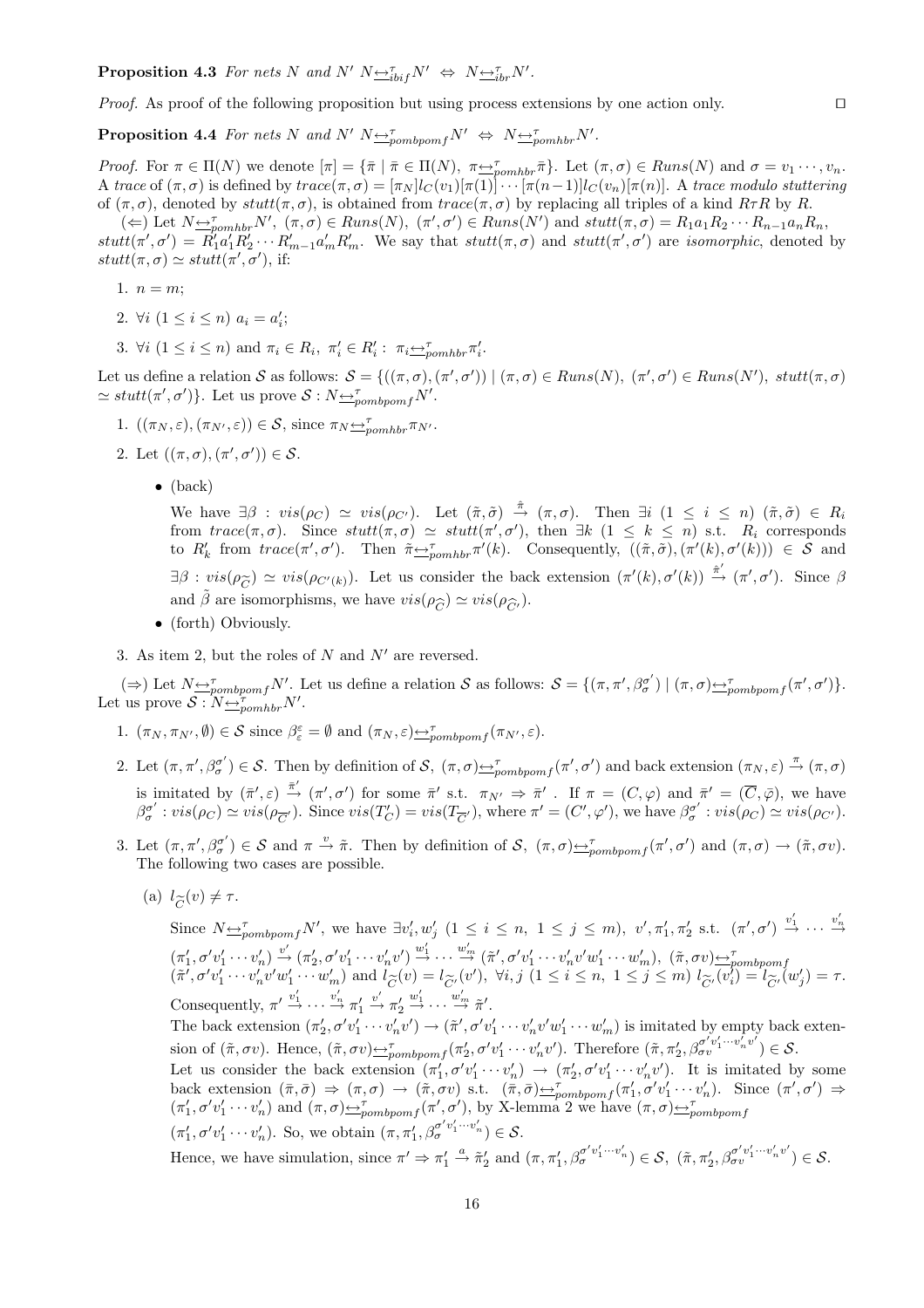

Figure 7: Interrelations of back-forth  $\tau$ -bisimulation equivalences with basic  $\tau$ -equivalences

(b)  $l_{\widetilde{C}}(v) = \tau$ .

Since  $N \rightarrow p_{\text{ombpomf}} N'$ , we have  $\exists \pi'_i \ (1 \leq i \leq n)$  s.t.  $(\pi', \sigma') \Rightarrow (\pi'_1, \sigma' v_1) \Rightarrow \cdots \Rightarrow (\pi'_n, \sigma' v'_1 \cdots v'_n) =$  $(\tilde{\pi}', \sigma' v'_1 \cdots v'_n)$  and  $(\tilde{\pi}, \sigma v) \rightarrow_{\text{pombpomf}}^{\tau} (\tilde{\pi}', \sigma' v'_1 \cdots v'_n)$ .

- i. If  $n = 0$ , we have proved.
- ii. If  $n \geq 1$ , and the back extension  $(\pi'_{n-1}, \sigma' v'_1 \cdots v'_{n-1}) \Rightarrow (\pi'_n, \sigma' v'_1 \cdots v'_n)$  is simulated by the empty back extension of  $(\tilde{\pi}, \sigma v)$  we have proved for  $n = 1$ , and for  $n \geq 2$  we shall continue such a reasoning. Two cases are possible. In the first case, we shall obtain  $(\tilde{\pi}, \sigma v) \rightarrow_{pombpomf}^{\tau} (\pi', \sigma')$  and  $(\tilde{\pi}, \pi', \beta_{\sigma v}^{\sigma'}) \in \mathcal{S}$ . In the second case, we shall obtain  $\exists m \ (1 \leq m \leq n-1) \text{ s.t. } (\tilde{\pi}, \sigma v) \rightarrow_{\text{pombpomf}}^{\tau} (\pi'_m, \sigma' v'_1 \dots v'_m)$ and  $(\tilde{\pi}, \pi'_m, \beta_{\sigma v}^{\sigma' v'_1 \dots v'_m}) \in \mathcal{S}$ . The back extension  $(\pi'_{m-1}, \sigma' v'_1 \cdots v'_{m-1}) \Rightarrow (\pi'_m, \sigma' v'_1 \cdots v'_m)$  is imitated by some back extension  $(\bar{\pi}, \bar{\sigma}) \Rightarrow (\pi, \sigma)$  s.t.  $(\bar{\pi}, \bar{\sigma}) \rightarrow_{\text{pombpom}}^{\tau} (\pi'_{m-1}, \sigma' v'_1 \cdots v'_{m-1})$ . By X-lemma 2 we have  $(\pi,\sigma) \rightarrow_{pombpomf}^{\tau} (\pi'_{m-1}, \sigma' v'_1 \cdots v'_{m-1})$ . So, we obtain  $(\pi, \pi'_{m-1}, \beta_{\sigma}^{\sigma' v'_1 \cdots v'_{m-1}}) \in \mathcal{S}$ . Hence, we have simulation, since  $\pi' \Rightarrow \pi'_{m-1} \stackrel{\tau}{\rightarrow} \tilde{\pi}'_m$  and  $(\pi, \pi'_{m-1}, \beta_{\sigma}^{\sigma' v'_1 \cdots v'_{m-1}}) \in \mathcal{S}$ ,  $(\tilde{\pi}, \pi'_m, \beta^{\sigma'v'_1 \dots v'_m}_{\sigma v}) \in \mathcal{S}.$
- 4. As item 3, but the roles of  $N$  and  $N'$  are reversed.

Theorem 4.1 Let ↔, ↔↔∈ {≡<sup>τ</sup> , ↔<sup>τ</sup> , '} and ?, ?? ∈ {i, s, pw, pom, iST, pwST, pomST, pomh, pomhST, ibr, pomhbr, mes, ibsf, ibpwf, ibpomf, sbsf, sbpwf, sbpomf}. For nets N and N'  $N \leftrightarrow_N N' \Rightarrow N \leftrightarrow_N N'$  iff in the graph in Figure 7 there exists a directed path from  $\leftrightarrow_{\star}$  to  $\leftrightarrow_{\star\star}$ .

*Proof.* ( $\Leftarrow$ ) A consequence of Theorem 3.1 and the following substantiations.

- The implication  $\Rightarrow_{ibsf}^{\tau} \rightarrow \Rightarrow_{ibr}^{\tau}$  is valid since by Proposition 4.3  $\Rightarrow_{ibr}^{\tau} = \leftrightarrow_{ibr}^{\tau}$  and isomorphism of lposets with empty precedence relation is isomorphism of singleton ones.
- The implications  $\overline{\leftrightarrow}_{\star bpyf}^{\tau} \rightarrow \overline{\leftrightarrow}_{\star bsf}^{\tau}$ ,  $\star \in \{i, s\}$  is valid since homomorphism is isomorphism of lposets with empty precedence relation.
- The implications  $\leftrightarrow_{\star}^{\tau}$   $\leftrightarrow$   $\leftrightarrow_{\star}^{\tau}$   $\star$   $\in$   $\{i, s\}$  is valid since isomorphism of lposets is homomorphism.
- The implications  $\overline{\leftrightarrow}_{ib*f}^{\tau} \rightarrow \overline{\leftrightarrow}_{*}^{\tau}$ ,  $\star \in \{s, pw, pom\}$  is proved with constructing on the basis of the relation  $\mathcal{R}: N_{\frac{\alpha}{2} s b \star f} N'$  the new relation  $\mathcal{S}: N_{\frac{\alpha}{2} \star} N'$ , defined as follows:  $\mathcal{S} = \{(\pi, \pi') \mid \exists \sigma, \sigma' ((\pi, \sigma), (\pi', \sigma')) \in \mathcal{R}\}.$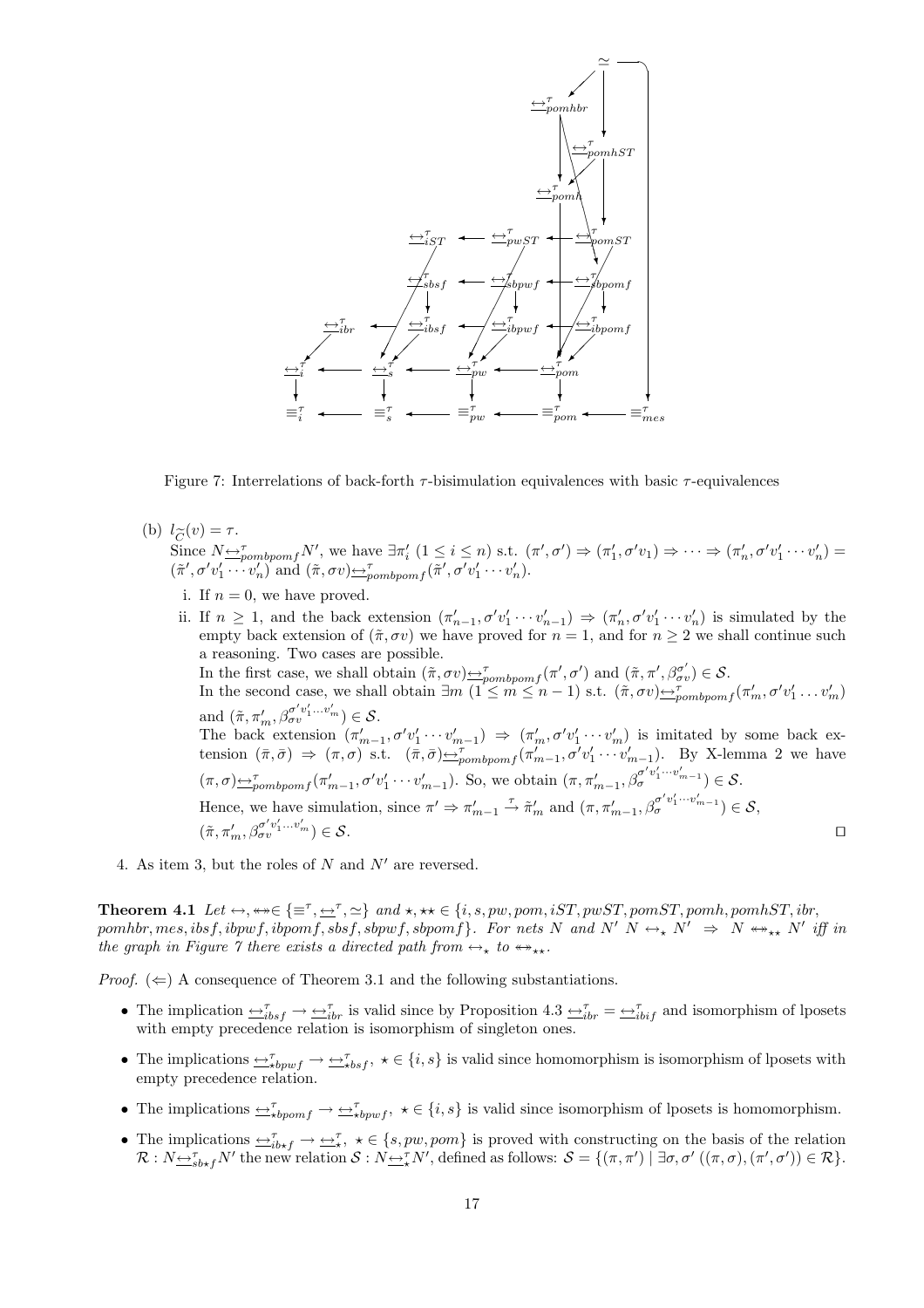

Figure 8: Example of back-forth  $\tau$ -bisimulation equivalences

- The implications  $\iff_{sb \star f}^{\tau} \to \iff_{ib \star f}^{\tau}$ ,  $\star \in \{s, pw, pom\}$  are valid since isomorphism of lposets with empty precedence relation is isomorphism of singleton ones.
- The implication  $\Rightarrow_{\tau}^{\tau} \rightarrow \Rightarrow_{\tau}^{\tau}$  is valid since by Proposition 4.4  $\Rightarrow_{\tau}^{\tau} \rightarrow \Rightarrow_{\tau}^{\tau}$  and homomorphism is isomorphism of lposets with empty precedence relation.

 $(\Rightarrow)$  An absence of additional nontrivial arrows in the graph in Figure 7 is proved by the following examples.

- In Figure 2(c)  $N \underline{\leftrightarrow}^{\tau}_{sbsf} N'$ , but  $N \not\equiv^{\tau}_{pw} N'$ .
- In Figure 8  $N \rightarrow_{sbpwf} N'$ , but  $N \not\equiv_{pom} N'$ .
- In Figure 3(a)  $N \rightarrow_{ibpomf} N'$ , but  $N \not\rightarrow_{sbsf} N'$

### 5 Interrelations of equivalences with  $\tau$ -equivalences

In this section we compare equivalences which do not abstract of silent actions with all the considered  $\tau$ equivalencees.

Proposition 5.1 Let ↔∈ {≡, ↔}, ? ∈ {i, s, pw, pom, iST, pwST, pomST, mes, sbsf, sbpwf, sbpomf }, ?? ∈  $\{s, pw, pom\}$ . For nets N and N':

- 1.  $N \leftrightarrow_{\star} N' \Rightarrow N \leftrightarrow_{\star}^{\tau} N'$ ;
- 2.  $N \rightarrow p_{\text{om}} N' \Rightarrow N \rightarrow p_{\text{om}} N'$ ;
- 3.  $N \underline{\leftrightarrow}_i N' \Rightarrow N \underline{\leftrightarrow}_{i}^{\tau} N'$ ;
- 4.  $N \underline{\leftrightarrow}_{pomh} N' \Rightarrow N \underline{\leftrightarrow}_{pomhbr}^{\tau} N';$
- 5.  $N_{\underbrace{\longleftrightarrow}_{\star} N'} \Rightarrow N_{\underbrace{\longleftrightarrow}_{l} b_{\star \star f}} N'.$

and all the implications are strict.

#### Proof.

- 1. By definitions.
- 2. We prove with construction one the basis of the relation  $\mathcal{R}: N \rightarrow_{\text{p}omh} N'$  the new relation  $\mathcal{S}: N_{\frac{\mu}{2}p o m h S T} N$ , defined as follows:  $\mathcal{S} = \{((\pi_E, \pi_P), (\pi'_E, \pi'_P), \hat{\beta}) \mid (\pi_E, \pi'_E, \beta) \in \mathcal{R}, (\pi_E, \pi_P) \in ST^{\tau}$  $\Pi(N), \; (\pi'_E, \pi'_P) \in ST^{\tau} - \Pi(N'), \; \beta(T_{C_P}) = T_{C'_P}$ .
- 3. By definitions.
- 4. By definitions.
- 5. We prove with construction one the basis of the relation  $\mathcal{R}: N \rightarrow r \rightarrow N'$  the new relation  $\mathcal{S}: N \rightarrow r \rightarrow r \rightarrow N'$ , defined as follows:  $S = \{((\pi, \sigma), (\pi', \sigma')) \mid (\pi, \sigma) \in Runs(N), (\pi', \sigma') \in Runs(N'), |\sigma| = |\sigma'|, \overline{l_C(\sigma)} =$  $l_{C'}(\sigma')$ ,  $\forall i \ (0 \leq i \leq |\sigma|) \ (\pi(i), \pi'(i)) \in \mathcal{R} \}.$

. The contract of the contract of the contract of the contract of the contract of the contract of the contract of the contract of the contract of the contract of the contract of the contract of the contract of the contract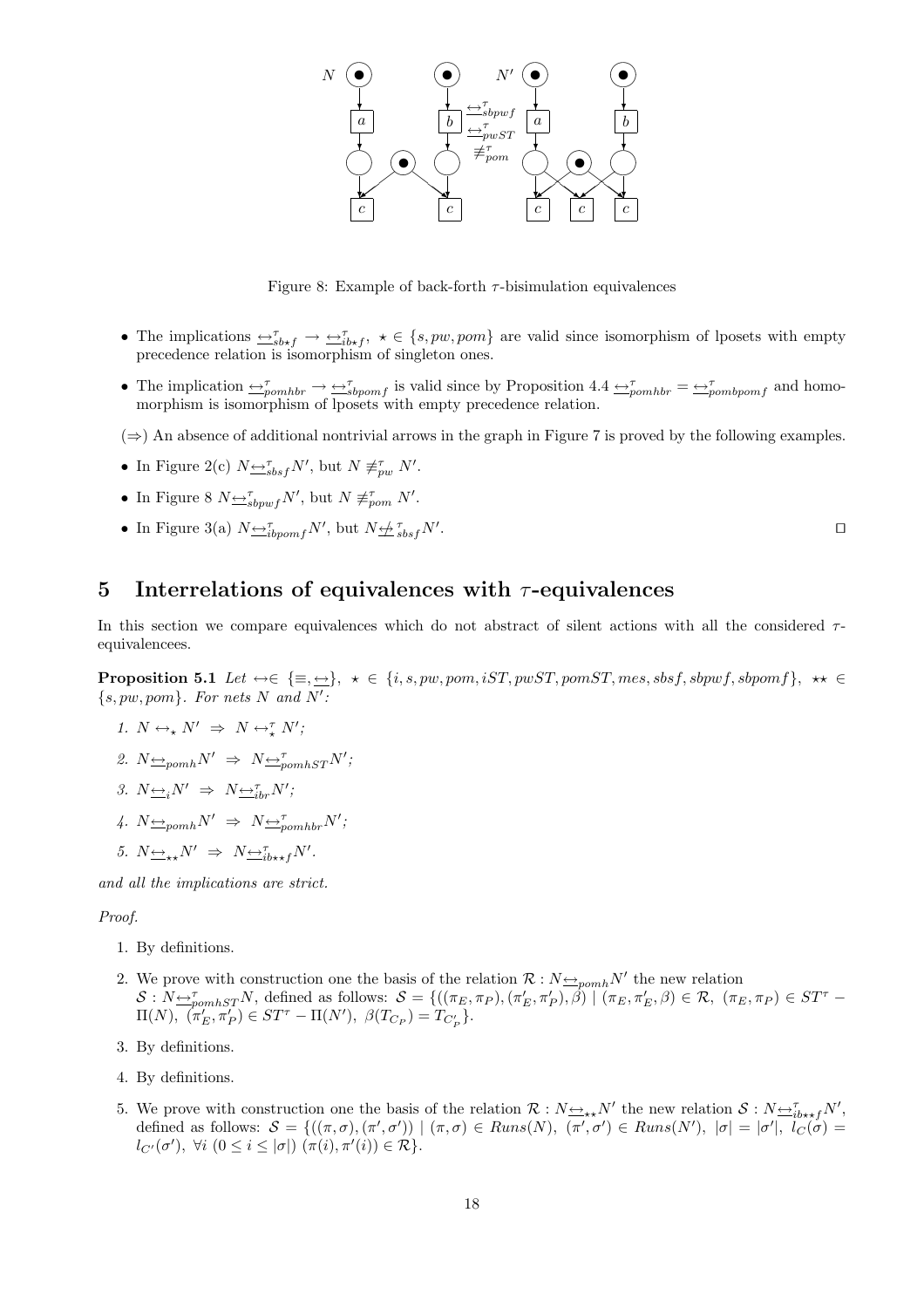

Figure 9: Example of interrelations of equivalences and  $\tau$ -equivalences

The strictness of the implications is proved by the following examples.

- 1. In Figure 4(c)  $N \Leftrightarrow_{\text{pomhST}}^{\tau} N'$ , but  $N \not\equiv_i N'$ , since only in the net  $N'$  an action a can happen in the initial state.
- 2. In Figure 4(a)  $N \equiv_{mes}^{\tau} N'$ , but  $N \not\equiv_i N'$ , since only in the net  $N'$  an action  $\tau$  can happen in the initial state.
- 3. In Figure 9  $N \nightharpoonup_{pomhbr} N'$ , but  $N \not\equiv_i N'$ , since only in the net  $N'$  a sequence of actions  $a\tau$  can happen from the initial state.  $\Box$

## 6 Preservation of the  $\tau$ -equivalences by refinements

In this section we treat the considered  $\tau$ -equivalences for preservation by transition refinements. We use SMrefinement, i.e. refinement by a special subclass of state-machine nets introduced in [4].

**Definition 6.1** An SM-net is a net  $D = \langle P_D, T_D, F_D, l_D, M_D \rangle$  s.t.:

- 1.  $\forall t \in T_D \mid t \mid t^{\bullet} \mid = 1$ , i.e. each transition has exactly one input and one output place;
- 2.  $\exists p_{in}$ ,  $p_{out} \in P_D$  s.t.  $p_{in} \neq p_{out}$  and  $\circ D = \{p_{in}\}, D^{\circ} = \{p_{out}\}, i.e.$  net D has unique input and unique output place.
- 3.  $M_D = \{p_{in}\}\$ , i.e. at the beginning there is unique token in  $p_{in}$ .

**Definition 6.2** Let  $N = \langle P_N, T_N, F_N, l_N, M_N \rangle$  be some net,  $a \in l_N(T_N)$  and  $D = \langle P_D, T_D, F_D, l_D, M_D \rangle$  be SM-net. An SM-refinement, denoted by  $ref(N, a, D)$ , is (up to isomorphism) a net  $\overline{N} = \langle P_{\overline{N}}, T_{\overline{N}}, F_{\overline{N}}, I_{\overline{N}}, M_{\overline{N}} \rangle$ , where:

•  $P_{\overline{N}} = P_N \cup \{ \langle p, u \rangle \mid p \in P_D \setminus \{p_{in}, p_{out}\}, u \in l_N^{-1}(a) \};$ 

• 
$$
T_{\overline{N}} = (T_N \setminus l_N^{-1}(a)) \cup \{ \langle t, u \rangle \mid t \in T_D, u \in l_N^{-1}(a) \};
$$

- $\bullet$   $F_{\overline{N}}(\bar{x},\bar{y}) =$  $\overline{a}$  $\int$  $\begin{matrix} \phantom{-} \end{matrix}$  $F_N(\bar{x}, \bar{y}), \quad \bar{x}, \bar{y} \in P_N \cup (T_N \setminus l_N^{-1}(a));$  $F_D(x, y), \quad \bar{x} = \langle x, u \rangle, \ \bar{y} = \langle y, u \rangle, \ u \in l_N^{-1}(a);$  $F_N(\bar{x}, u), \quad \bar{y} = \langle y, u \rangle, \ \ \bar{x} \in \bullet u, \ \ u \in l_N^{-1}(a), \ \ y \in p_{in}^{\bullet};$  $F_N(u, \bar{y}), \quad \bar{x} = \langle x, u \rangle, \ \bar{y} \in \bullet u, \ u \in l_N^{-1}(a), \ x \in \bullet p_{out};$ 0, otherwise;
- $l_{\overline{N}}(\overline{u}) = \begin{cases} l_N(\overline{u}), & \overline{u} \in T_N \setminus l_N^{-1}(a); \\ l_{\overline{N}}(t) & \overline{u} = \langle t, u \rangle, \ t \in T_k \end{cases}$  $l_D(t), \quad \bar{u} = \langle t, u \rangle, \ t \in T_D, \ u \in l_N^{-1}(a);$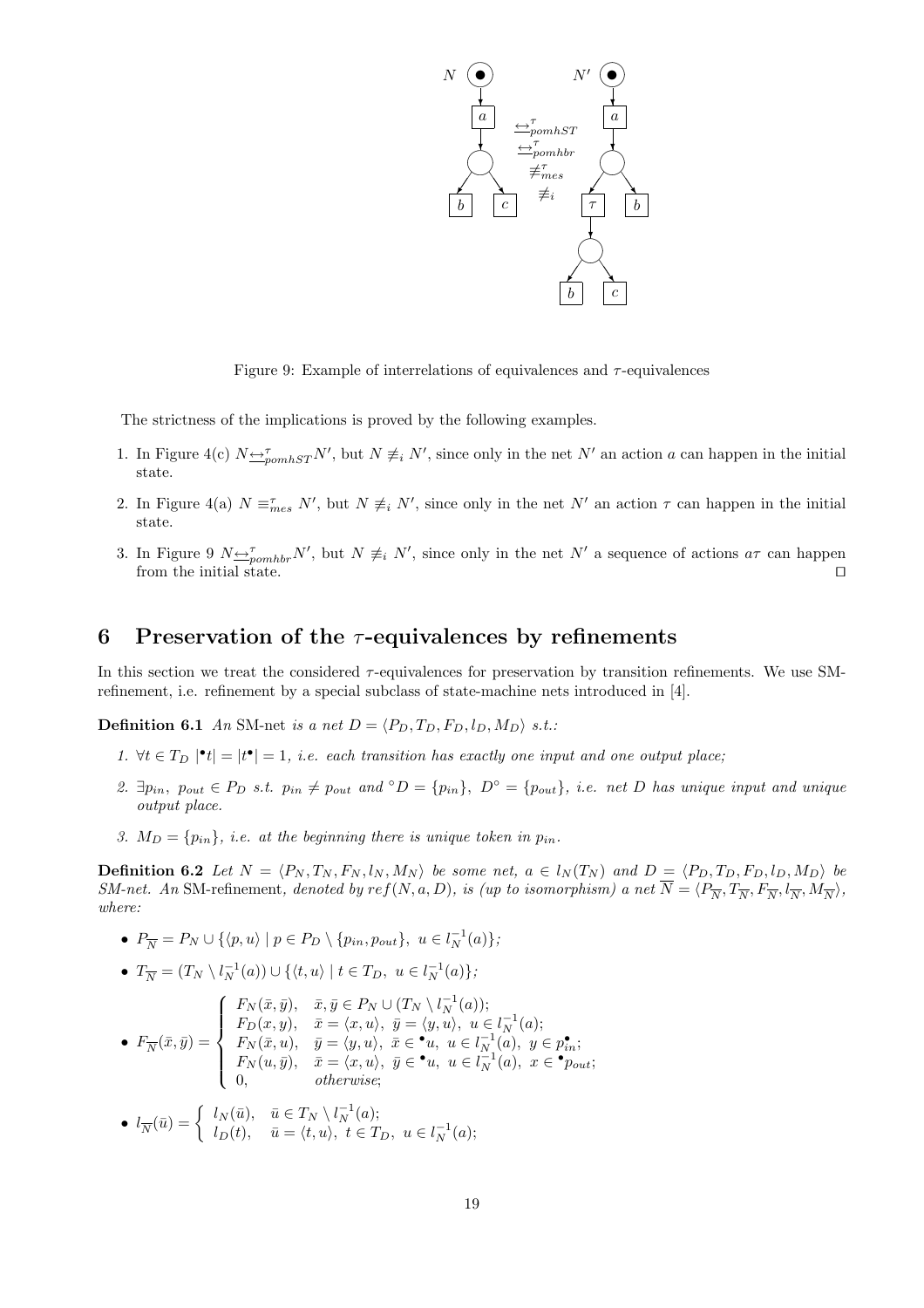

Figure 10: The  $\tau$ -equivalences between  $\equiv_i^{\tau}$  and  $\rightarrow_{s}^{\tau}$  are not preserved by SM-refinements

•  $M_{\overline{N}}(p) = \begin{cases} M_N(p), & p \in P_N; \\ 0 & otherwise \end{cases}$ 0, otherwise.

An equivalence is preserved by refinements, if equivalent nets remain equivalent after applying any refinement operator to them accordingly.

The following proposition demonstrates that some considered in the paper equivalence notions are not preserved by SM-refinements.

**Proposition 6.1** Let  $\star \in \{i, s\}$ ,  $\star \star \in \{i, s, pw, pom, pomh, ibr, pomhbr, ibsf, ibpwf, ibpomf, sbsf, sbpyrf,$ sbpomf}. Then the  $\tau$ -equivalences  $\equiv_{\star}^{\tau}$ ,  $\leftrightarrow_{\star}^{\tau}$  are not preserved by SM-refinements.

#### Proof.

- In Figure 10  $N \leq_s^{\tau} N'$ , but  $ref(N, c, D) \neq_t^{\tau} ref(N', c, D)$ , since only in  $ref(N', c, D)$  the sequence of actions  $c_1abc_2$  can happen. Consequently, the  $\tau$ -equivalences between  $\equiv_i^{\tau}$  and  $\rightarrow_i^{\tau}$  are not preserved by SM-refinements.
- In Figure 11  $N \rightarrow_{\text{pom}} N'$ , but  $ref(N, a, D) \not\rightarrow \text{rref}(N', a, D)$ , since only in  $ref(N', a, D)$  after occurrence of action  $a_1$  action b can not happen. Consequently, no equivalence between  $\rightleftharpoons_i^{\tau}$  and  $\rightleftharpoons_{\rho o m}^{\tau}$  is preserved by SM-refinements.
- In Figure 12  $N \rightarrow p_{\text{omhbr}} N'$ , but  $ref(N, a, D) \not\rightarrow \text{ref}(N', a, D)$ , since only in  $ref(N', a, D)$  an action  $c_1$ may happen so that after the corresponding action  $c_1$  in the net N an action a may happen in such a way that the action b never occur. Consequently, no equivalence between  $\leftrightarrow_i^{\tau}$  and  $\leftrightarrow_{pomhbr}^{\tau}$  is preserved by SM-refinements.

In Figure 13 lines embrace τ -equivalences which are not preserved by SM-refinements due to examples in Figures 10–12.  $\Box$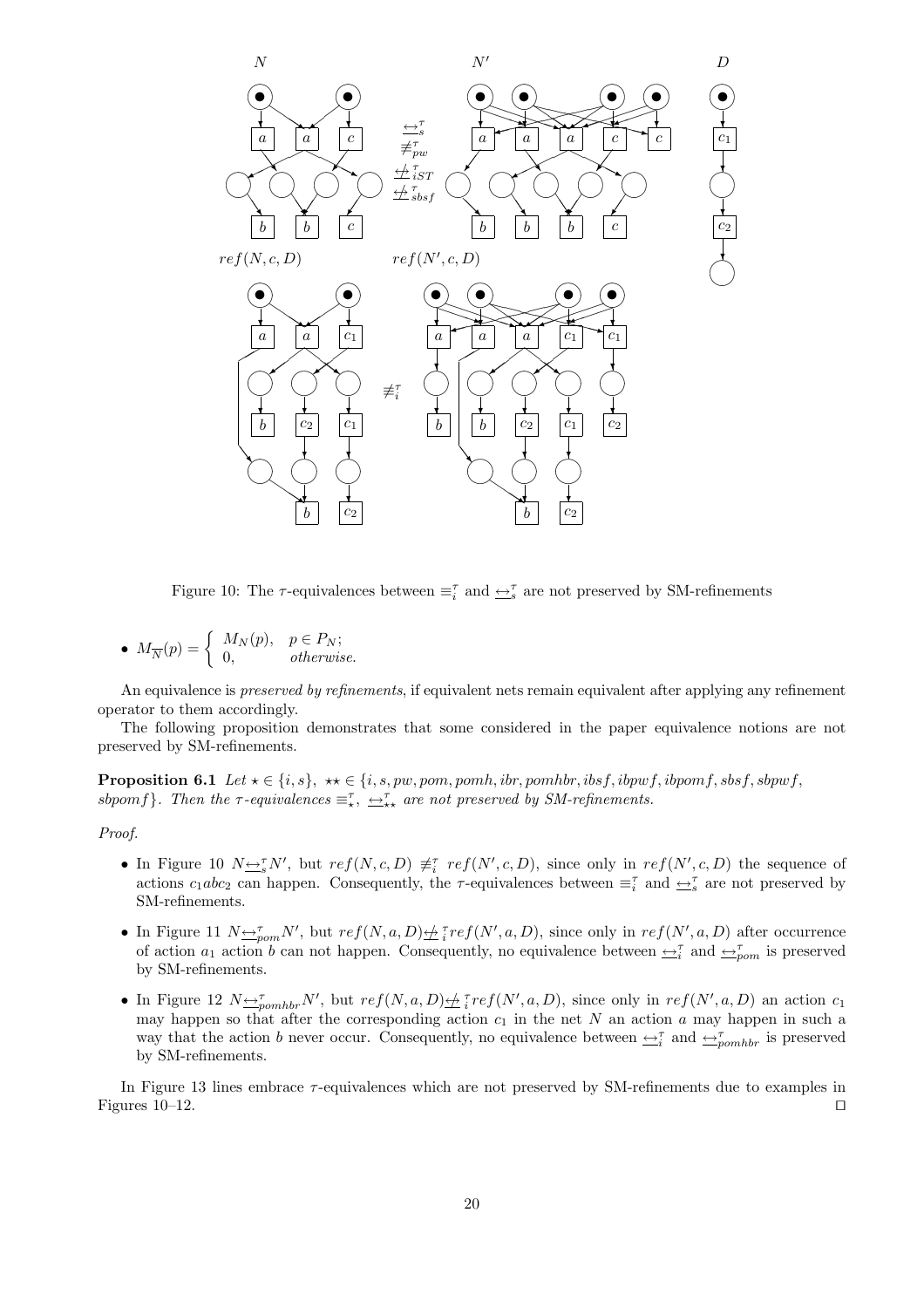

Figure 11: The  $\tau$ -equivalences between  $\leftrightarrow_{i}^{\tau}$  and  $\leftrightarrow_{pom}^{\tau}$  are not preserved by SM-refinements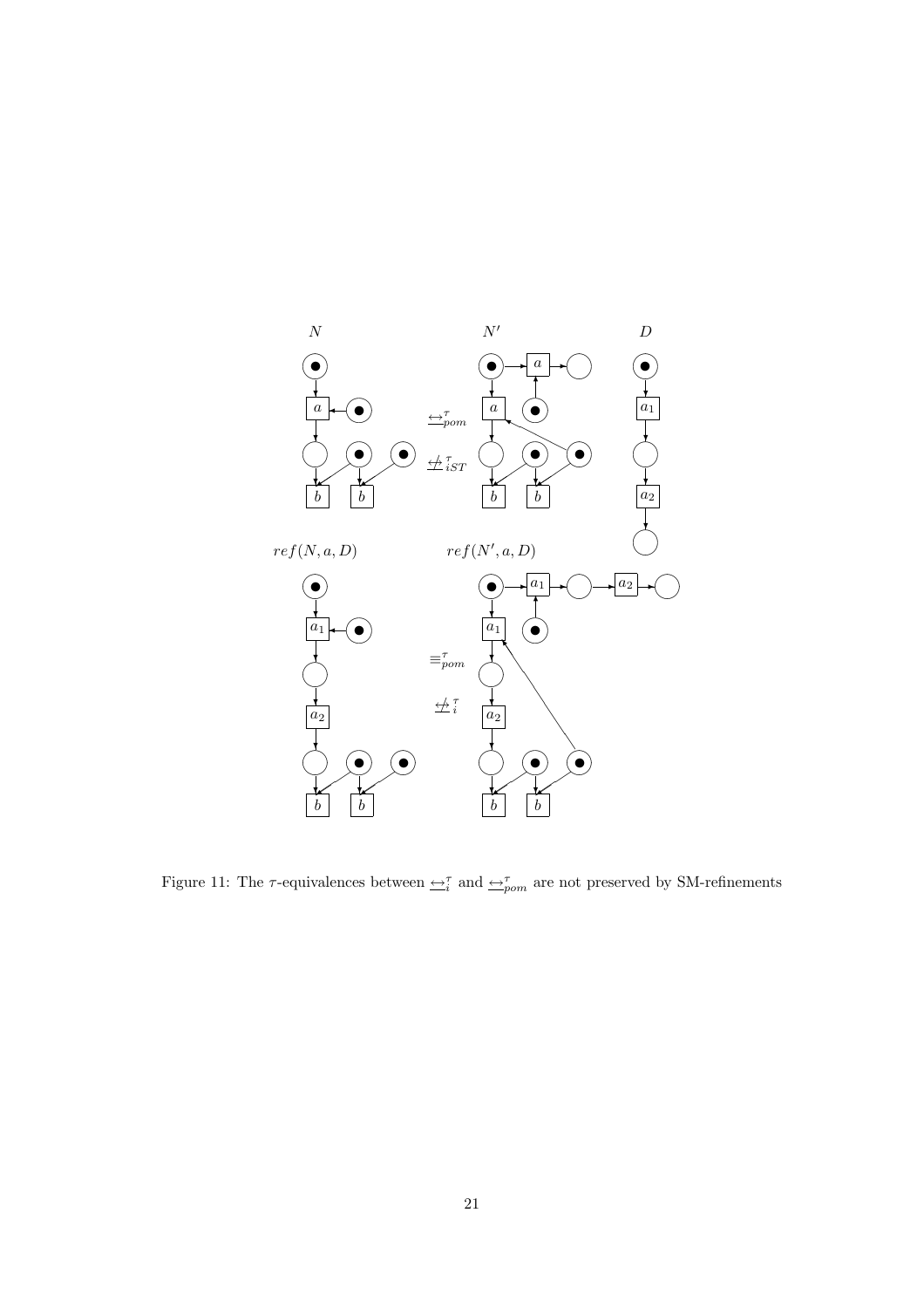

Figure 12: The  $\tau$ -equivalences between  $\leftrightarrow_i^{\tau}$  and  $\leftrightarrow_{pomhbr}^{\tau}$  are not preserved by SM-refinements

Theorem 6.1 Let ↔∈ {≡<sup>τ</sup> , ↔<sup>τ</sup> , '} and ? ∈ {i, s, pw, pom, iST, pwST, pomST, pomh, pomhST, ibr, pomhbr, mes, ibsf, ibpwf, ibpomf, sbsf, sbpwf, sbpomf}. For nets N, N' s.t.  $a \in l_N(T_N) \cap l_{N'}(T_{N'}) \cap Act$  and SM-net D the following holds:  $N \leftrightarrow_{\star} N' \Rightarrow ref(N, a, D) \leftrightarrow_{\star} ref(N', a, D)$  iff the equivalence  $\leftrightarrow_{\star}$  is in oval in Figure 14.

*Proof.* Omitted.  $\Box$ 

# 7 The  $\tau$ -equivalences on some net subclasses

In this section we consider the  $\tau$ -equivalences on nets without silent transitions and sequential nets.

### 7.1 The  $\tau$ -equivalences on nets without silent transitions

Let us consider the  $\tau$ -equivalences on nets without silent transitions, where no transition is labelled by the action  $\tau$ .

**Proposition 7.1** Let  $\leftrightarrow \in \{\equiv, \underline{\leftrightarrow}\}, \star \in \{i, s, pw, pom, iST, pwST, pomST, mes, sbsf, sbpwf, sbpomf\}, \star \star \in$  $\{s, pw, pom\}$ . For nets without silent transitions N and N':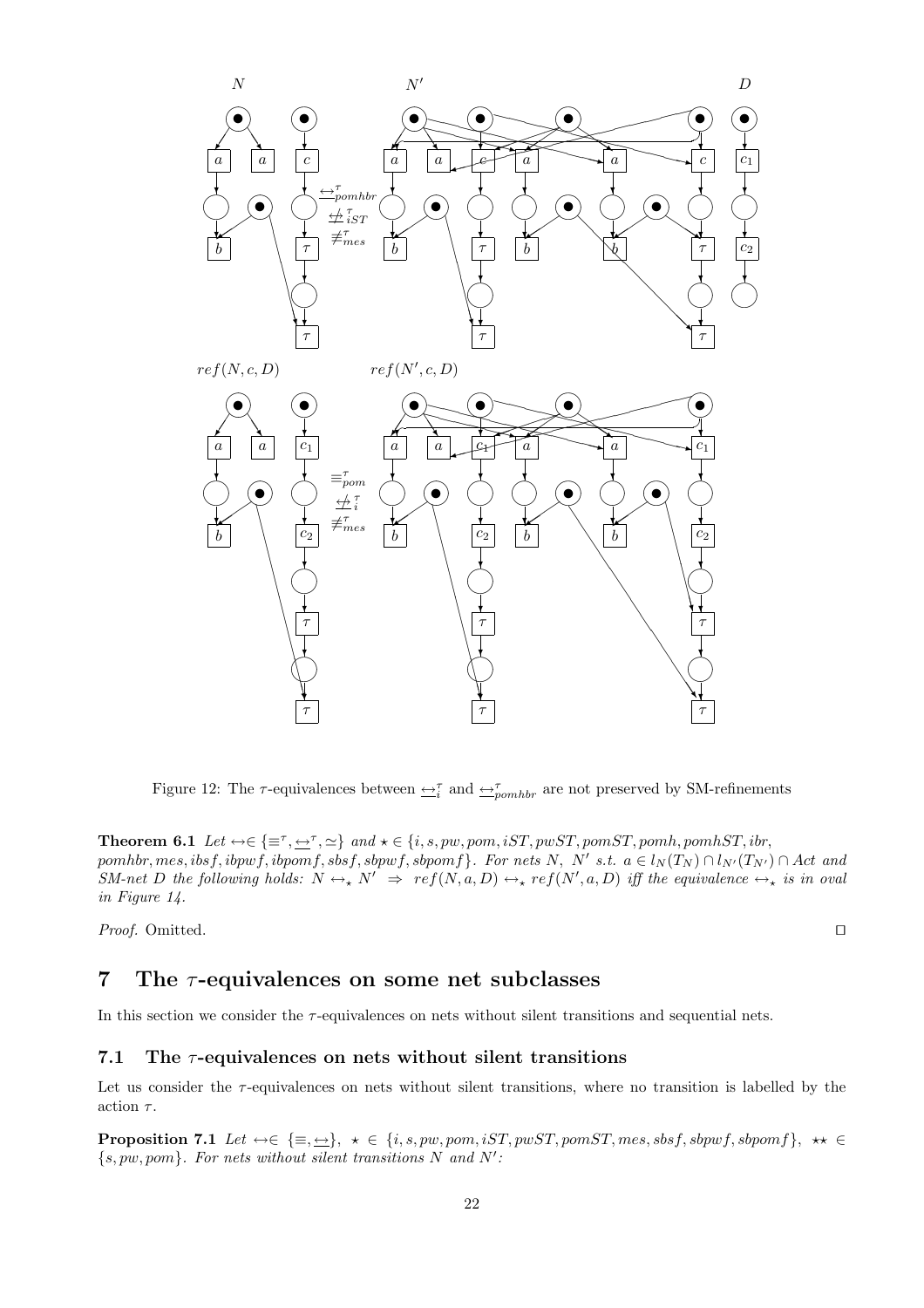

Figure 13: The  $\tau\text{-equivalences}$  which are not preserved by SM-refinements



Figure 14: Preservation of the  $\tau$ -equivalences by SM-refinements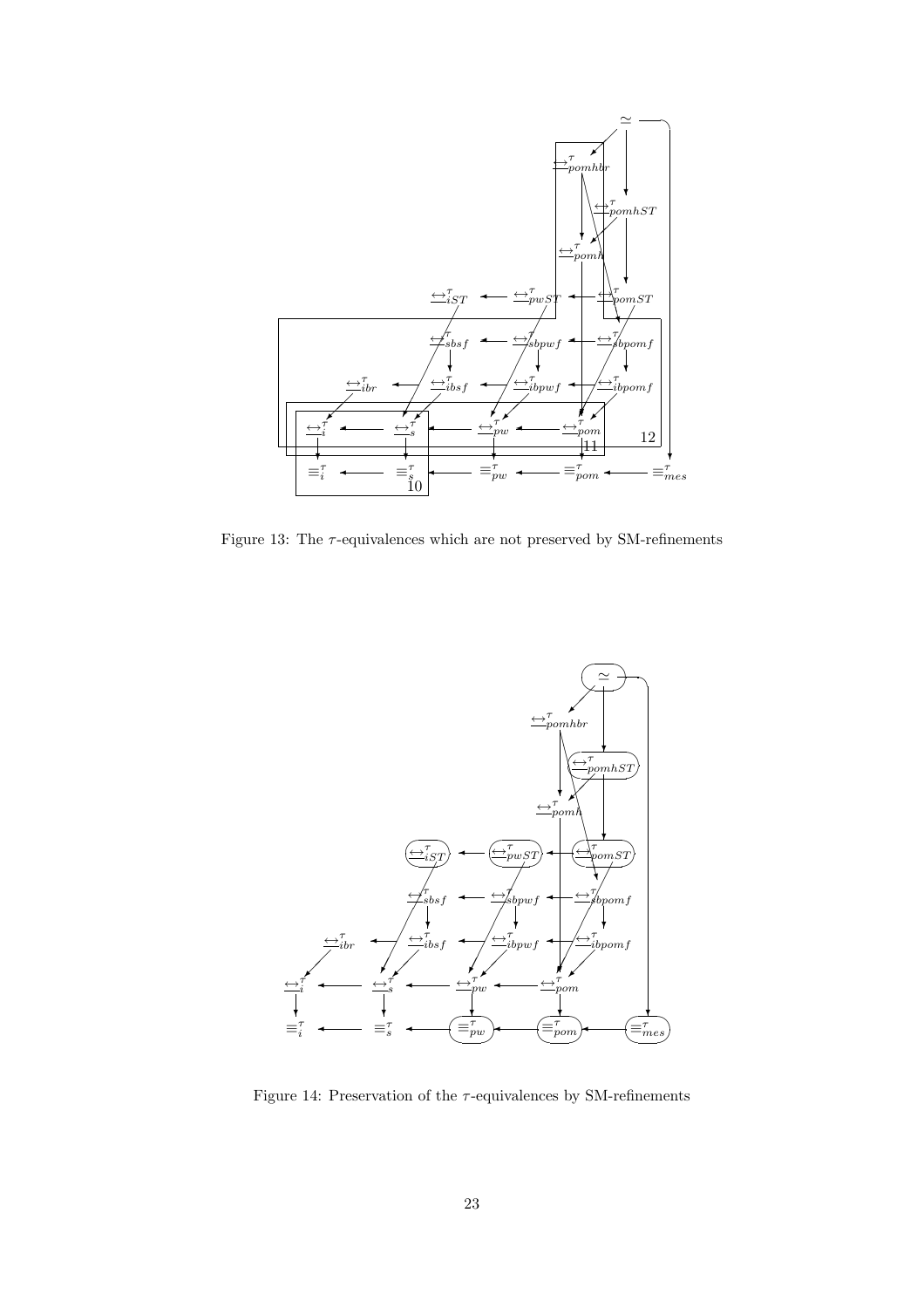

Figure 15: Merging of the  $\tau$ -equivalences on nets without silent transitions

- 1.  $N \leftrightarrow_{\star} N' \Leftrightarrow N \leftrightarrow_{\star}^{\tau} N'$ ; 2.  $N \rightarrow p_{\text{om}} N' \Leftrightarrow N \rightarrow p_{\text{om}} N'$ ; 3.  $N \underline{\leftrightarrow}_i N' \Leftrightarrow N \underline{\leftrightarrow}_{i}^{\tau} N'$ ;
- 4.  $N \underline{\leftrightarrow}_{pomh} N' \Leftrightarrow N \underline{\leftrightarrow}_{pomhbr}^{\tau} N';$

5. 
$$
N_{\leftrightarrow\star}N' \Leftrightarrow N_{\leftrightarrow i}^{\tau}N'.
$$

Proof.  $(\Leftarrow)$ 

- 1. By definitions.
- 2. We prove with construction one the basis of the relation  $\mathcal{R}: N \rightarrow_{\text{p}omhST} N'$  the new relation  $\mathcal{S}: N \rightarrow_{\text{p}omh} N$ , defined as follows:  $S = \{(\pi, \pi', \beta) | ((\pi, \pi), (\pi', \pi'), \beta) \in \mathcal{R}\}.$
- 3. By definitions.
- 4. By definitions.
- 5. We prove with construction one the basis of the relation  $\mathcal{R}: N \rightarrow_{i\rightarrow k} N'$  the new relation  $\mathcal{S}: N \rightarrow_{k\rightarrow k} N'$ , defined as follows:  $S = \{(\pi, \pi') \mid \exists \sigma, \sigma' \ (\pi, \sigma), (\pi', \sigma')\} \in \mathcal{R}\}.$

 $(\Rightarrow)$  By Proposition 5.1, because nets without silent transitions are a subclass of that of with silent transitions.  $\Box$ 

In Figure 15 dashed lines embrace the  $\tau$ -equivalences coinciding on nets without silent transitions.

Theorem 7.1 Let  $\leftrightarrow$ ,  $\leftrightarrow\in\{\equiv,\leftrightarrow,\succeq\},\star,\star\star\in\{i,s,pw,pom,iST,pwST,pomST,pomh,ibr,mes,sbsf,sbpwf,$ sbpomf}. For nets without silent transitions N and N'  $N \leftrightarrow_{\star} N' \Rightarrow N \leftrightarrow_{\star \star} N'$  iff in the graph in Figure 16 there exists a directed path from  $\leftrightarrow_{\star}$  to  $\leftrightarrow_{\star\star}$ .

*Proof.* By Proposition 7.1 and Theorem 3.1 from [19].  $\Box$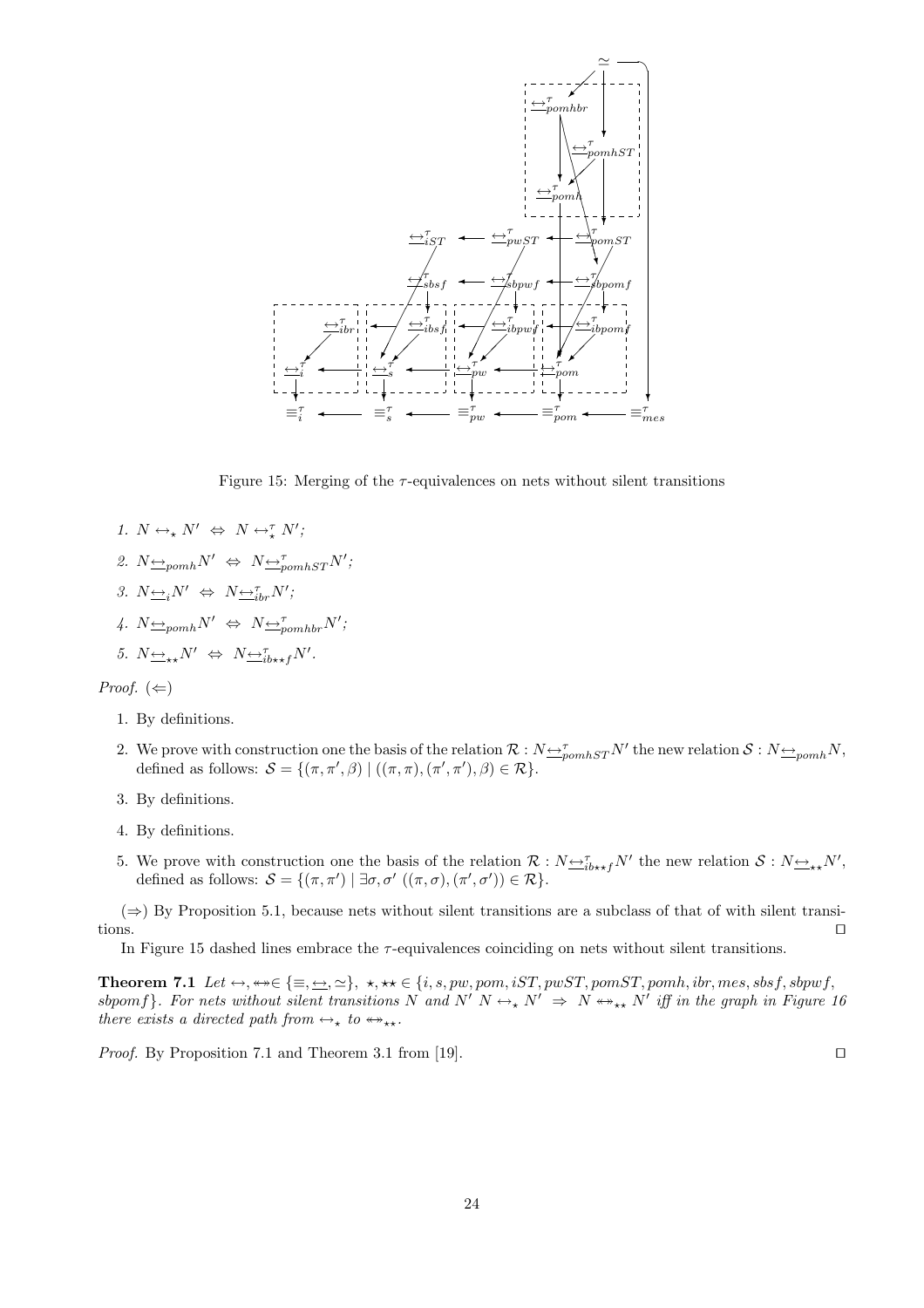

Figure 16: Interrelations of the  $\tau$ -equivalences on nets without silent transitions

### 7.2 The  $\tau$ -equivalences on sequential nets

Let us consider the  $\tau$ -equivalences on sequential nets, where no two transitions can be fired concurrently.

**Definition 7.1** A net  $N = \langle P_N, T_N, F_N, l_N, M_N \rangle$  is sequential, if  $\forall M \in Mark(N) \neg \exists t, u \in T_N : \cdot^! \cdot^! \cdot u \subseteq M$ .

**Proposition 7.2** For sequential nets  $N$  and  $N'$ :

1.  $N \equiv_i^{\tau} N' \Leftrightarrow N \equiv_{\text{pom}}^{\tau} N'$ ; 2.  $N \rightarrow N' \Leftrightarrow N \rightarrow \tau_{pomh} N'$ ; 3.  $N \underbrace{\leftrightarrow}_{iST}^{\tau} N' \Leftrightarrow N \underbrace{\leftrightarrow}_{pomhST}^{\tau} N';$ 

$$
4. N \underline{\leftrightarrow}^{\tau}_{ibr} N' \Leftrightarrow N \underline{\leftrightarrow}^{\tau}_{pomhbr} N'.
$$

Proof.

- 1. See [18].
- 2. See [4].
- 3. Similar to the item 2.
- 4. Similar to the item 2.  $\Box$

In Figure 17 dashed lines embrace the  $\tau$ -equivalences coinciding on sequential nets.

**Theorem 7.2** Let  $\leftrightarrow$ ,  $\leftrightarrow \in \{\equiv^{\tau}, \underline{\leftrightarrow}^{\tau}, \simeq\}$ ,  $\star$ ,  $\star \star \in \{i, iST, ibr, mes\}$ . For sequential nets N and N' N  $\leftrightarrow$ , N'  $\Rightarrow$  $N \leftrightarrow_{\star\star} N'$  iff in the graph in Figure 18 there exists a directed path from  $\leftrightarrow_{\star}$  to  $\leftrightarrow_{\star\star}$ .

*Proof.* ( $\Leftarrow$ ) By Theorem 4.1.

 $(\Rightarrow)$  An absence of additional nontrivial arrows in the graph in Figure 18 is proved by the following examples on sequential nets.

- In Figure 4(a)  $N \equiv_{mes}^{\tau} N'$ , but  $N \not\rightleftharpoons_i^{\tau} N'$ .
- In Figure 4(c)  $N \underbrace{\leftrightarrow_i^{\tau}} N'$ , but  $N \underbrace{\leftrightarrow_i^{\tau}}_{i b r} N'$ .
- In Figure 4(b)  $N \underline{\leftrightarrow_i^{\tau}} N'$ , but  $N \underline{\leftrightarrow_i^{\tau}}_{ST} N'$ .
- In Figure 3(c)  $N \underline{\leftrightarrow}^{\tau}_{ibr} N'$ , but  $N \not\equiv^{\tau}_{mes} N'$ .
- In Figure 3(c)  $N \rightarrow i_{ST}^T N'$ , but  $N \neq_{mes}^T N'$

. The contract of the contract of the contract of the contract of the contract of the contract of the contract of the contract of the contract of the contract of the contract of the contract of the contract of the contract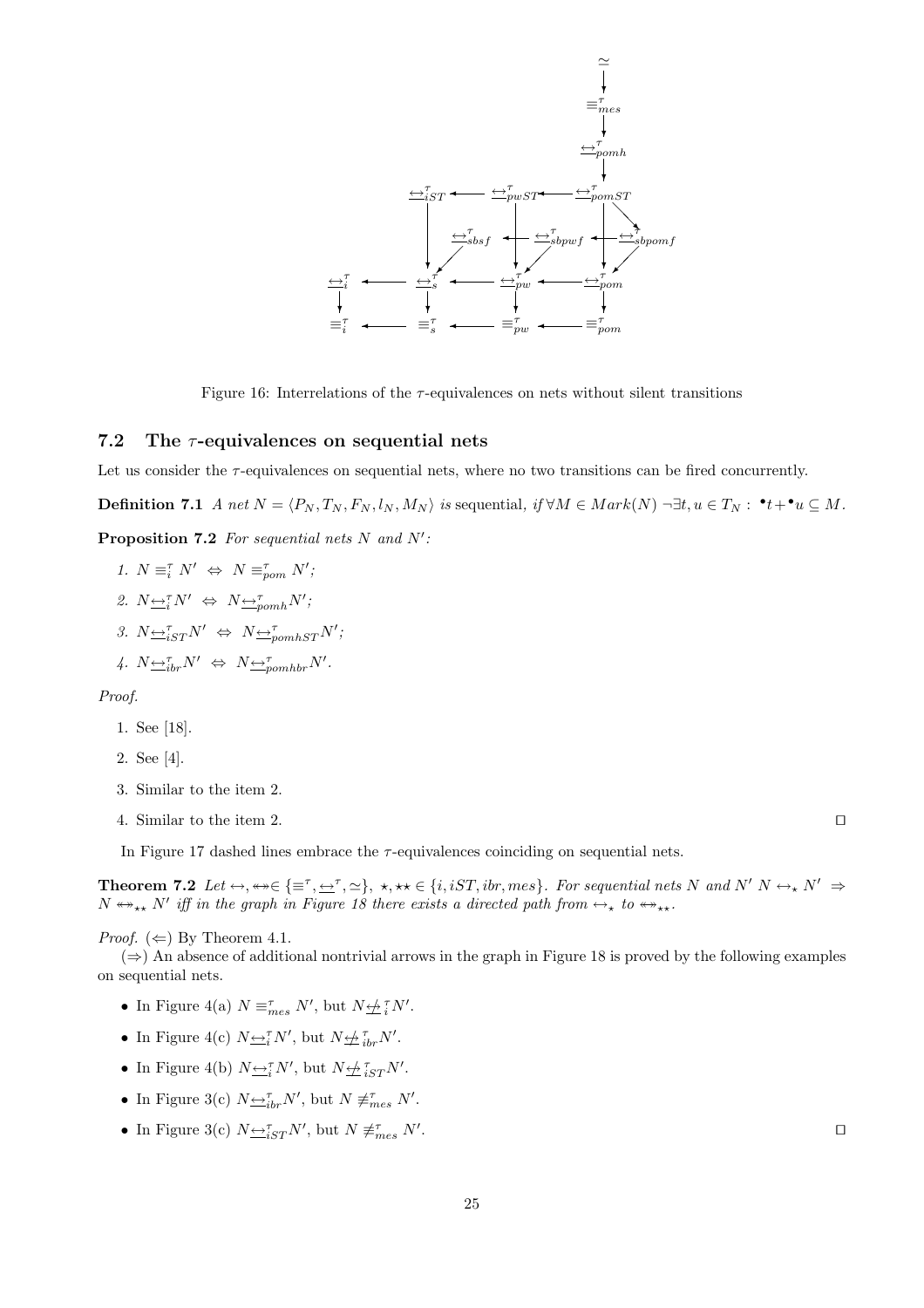

Figure 17: Merging of the  $\tau$ -equivalences on sequential nets



Figure 18: Interrelations of the  $\tau\text{-equivalences}$  on sequential nets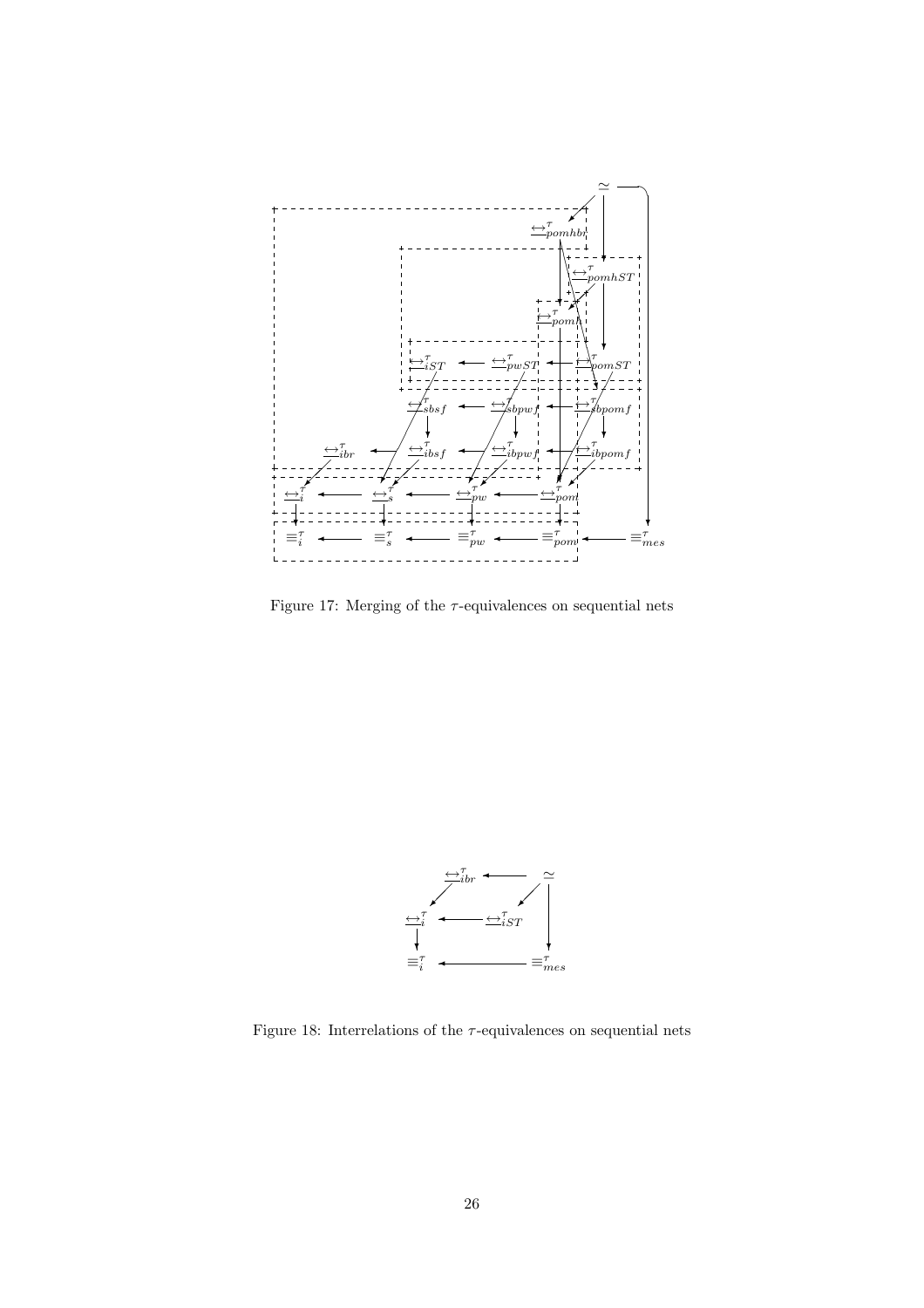# 8 Conclusion

In this paper, we supplemented by new ones and examined a group of basic  $\tau$ -equivalences and back-forth  $\tau$ -bisimulation equivalences. We compared them with relations which do not abstract of silent actions. We also compared them on the whole class of Petri nets as well as on their subclasses of nets without silent transitions and sequential nets. All the considered  $\tau$ -equivalences were checked for preservation by SM-refinements. So, we can use the  $\tau$ -equivalence notions that are preserved by SM-refinements, for top-down design of concurrent systems.

Further research may consist in the investigation of  $\tau$ -variants of place bisimulation equivalences [2] which are used for effective semantically correct reduction of nets. In [3, 1] a notion of interleaving place  $\tau$ -bisimulation equivalence was proposed, and its usefulness for simplification of concurrent systems was demonstrated.

Acknowledgements I would like to thank DR. IRINA B. VIRBITSKAITE for advices and many helpful discussions. I am grateful to Dr. Eike Best, head of the Institute of Informatics, University of Hildesheim, where this paper was written. I am also indebted to BERND GRAHLMANN, SABINE KARMRODT and others from staff of the Institute for their assistance in solving some technical and organizational problems.

# References

- [1] AUTANT C., PFISTER W., SCHNOEBELEN PH. Place bisimulations for the reduction of labelled Petri nets with silent moves. Proceedings of International Conference on Computing and Information, 1994.
- [2] Autant C., Schnoebelen Ph. Place bisimulations in Petri nets. LNCS 616, p. 45–61, June 1992.
- [3] AUTANT C. Petri nets for the semantics and the implementation of parallel processes. Ph.D. thesis, Institut National Polytechnique de Grenoble, May 1993 (in French).
- [4] Best E., Devillers R., Kiehn A., Pomello L. Concurrent bisimulations in Petri nets. Acta Informatica 28, p. 231–264, 1991.
- [5] CHERIEF F. Back and forth bisimulations on prime event structures. LNCS 605, p. 843–858, June 1992.
- [6] CHERIEF F. Contributions à la sémantique du parallélisme: bisimulations pour le raffinement et le vrai parall´elisme. Ph.D. thesis, Institut National Politechnique de Grenoble, France, October 1992 (in French).
- [7] Cherief F. Investigations of back and forth bisimulations on prime event structures. Computers and Artificial Intelligence 11(5), p. 481–496, 1992.
- [8] DEVILLERS R. Maximality preserving bisimulation. Technical Report LIT-214, Lab. Informatique Theorique, Universite Libre de Bruxelles, March 1990.
- [9] Devillers R. Maximality preserving bisimulation. TCS 102, p. 165–184, 1992.
- [10] van Glabbeek R.J. Comparative concurrency semantics and refinement of actions. Ph.D. Thesis, Free University, Amsterdam, 1990.
- [11] van Glabbeek R.J. The linear time branching time spectrum II: the semantics of sequential systems with silent moves. Extended abstract. LNCS 715, p. 66–81, 1993.
- [12] Milner R.A.J. A calculus of communicating systems. LNCS 92, p. 172–180, 1980.
- [13] De Nicola R., Montanari U., Vaandrager F.W. Back and forth bisimulations. LNCS 458, p. 152– 165, 1990.
- [14] PETRI C.A. Kommunikation mit Automaten. Ph.D. thesis, Universität Bonn, Schriften des Instituts für Instrumentelle Mathematik, 1962 (in German).
- [15] Pomello L. Some equivalence notions for concurrent systems. An overview. LNCS 222, p. 381–400, 1986.
- [16] POMELLO L., ROZENBERG G., SIMONE C. A survey of equivalence notions for net based systems. LNCS 609, p. 410–472, 1992.
- [17] Pinchinat S. Bisimulations for the semantics of reactive systems. Ph.D. thesis, Institut National Politechnique de Grenoble, January 1993 (in French).